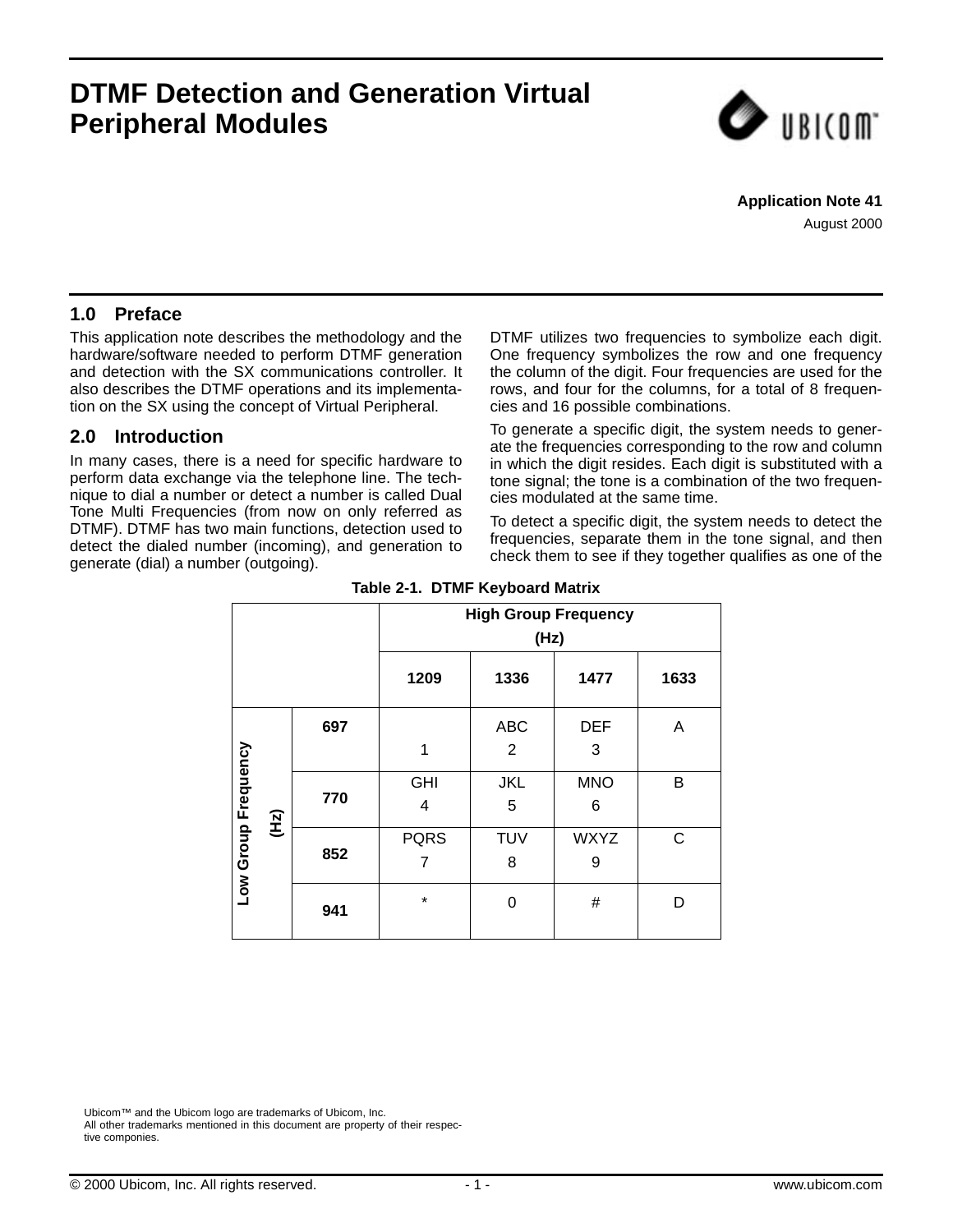## **3.0 General Description**

Dual Tone Multi Frequency (DTMF) has been employed for the modern telephone systems worldwide with pushbutton or touchtone sets. The DTMF signaling (tone dialing) offers a higher speed of dialing than the pulse dialing systems, for use in voice mail systems, modems, and ATM machines.

DTMF signaling is a tone signaling method used to transmit address information and other information over voice frequency transmission facilities. A DTMF signal consists of two simultaneous sinusoid signals; one signal is selected from four high-group frequencies and one signal is selected from four low-group frequencies. These 8 frequencies can be combined in 16 possible combinations, as shown in [Table 2-1](#page-0-0), and represents the numbers from 0 to 9, # and \* (and special characters A, B, C, and D, which are reserved for use in non-public telecommunication networks). The tone frequencies are designed to avoid problems from harmonics. For example, sending the frequencies 770Hz and 1336Hz simultaneously generates the digit 5.

As can be seen in [Figure 3-1](#page-1-0), the DFT absolute sum-ofproduct for DTMF digits separated from both voice and music. Thus, DTMF detection shall be able to detect encoded numbers and special characters) from music and voice.



**Figure 3-1. DFT Results for DTMF (Digit '1'), Music and Voice**

<span id="page-1-0"></span>A DTMF signal is defined by its timing, frequency, and power. The timing includes rise time, signal duration, fall time, signal-off time, interdigit interval, and cycle time. The signals nominal frequency, power and noise acceptance also have to be within the specifications for DTMF signals. The requirements that have to be met for valid DTMF signal, for both receiver (detection) and transmitter (generator), are described in the Bellcore specification (GR-506-CORE) [2].

This chapter describes the basics from Bellcore's specification and explains some of the requirements a DTMF receiver and a DTMF transmitter have to meet to ensure valid DTMF generation and DTMF detection.

#### **3.1 DTMF Generation**

To generate a specific digit, the system needs to generate the frequencies corresponding to the row and column in which the digit resides. Each digit is substituted with a tone signal; the tone is a combination of the two frequencies modulated at the same time.

The DTMF transmitter has to ensure that the generated DTMF signal is within the specifications for timing, frequency levels and power levels, in order for the DTMF receiver to detect the signal. For visualization of these terms described in the following sections see Appendix A. [Figure 9-1](#page-28-0) to [Figure 9-6](#page-31-0) shows the DFT (Discrete Fourier Transform) of the DTMF signals where frequency component, power, and twist can be seen. [Figure 9-7](#page-31-1) to [Figure 9-11](#page-33-0) shows the different timings for DTMF signals.

#### **3.1.1 Frequency Requirements**

The DTMF transmitter uses two sinusoid signals, one from the low-group frequencies that represents the row, and one from the high-group frequencies that represents the column. According to the specifications, each of these frequencies should be within  $\pm 1.5\%$  of the nominal values specified in [Table 2-1.](#page-0-0)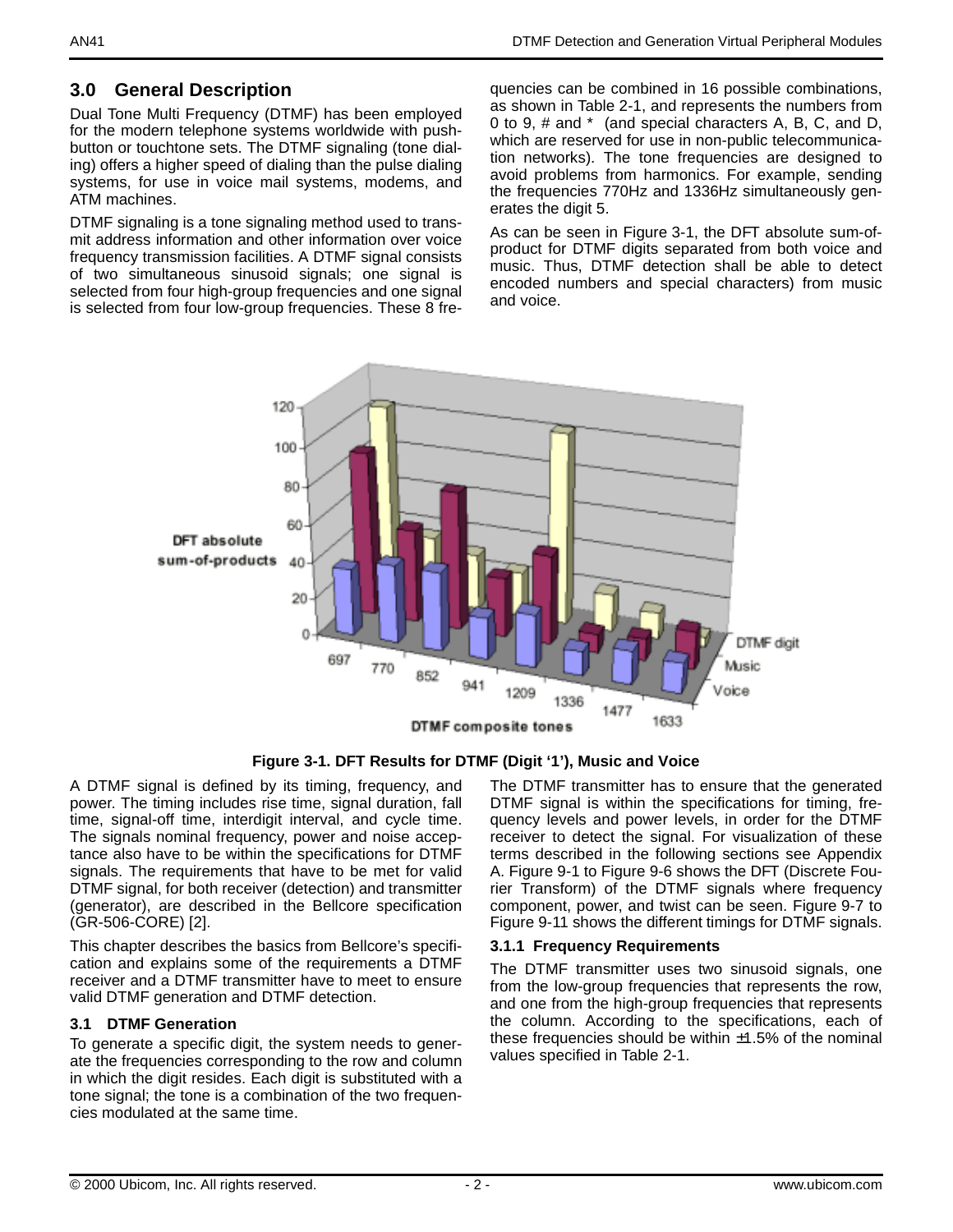#### **3.1.2 Power Requirements**

The signal power for each of these frequencies shall according to the specifications be -7dBm0±1dB.

#### **3.1.3 Timing Requirements**

These two frequencies, that together represent a specific digit or special character, are added together, and the duration of this signal shall to be equal to or longer than 50 milliseconds for it to be a valid DTMF signal. An interdigit duration time has to come between DTMF signals. The interdigit duration time includes fall time, signal-off time and rise time, and shall be equal to or longer than 45 milliseconds. The signal duration and the interdigit duration together give the whole cycle time, and it shall be equal to or longer than 100 milliseconds. For more details about DTMF generation, see Bellcore specification.

#### **3.2 DTMF Detection**

To detect a specific digit, the system needs to detect the two frequencies by extracting them from within the input signal, and then checking them to see if they together qualify as one of the digits (one frequency for row and one for column). The DTMF receiver has to meet many requirements to ensure that only the DTMF signal is decoded, and not speech signals or other voice-band signals.

#### **3.2.1 Code Validity Check**

A DTMF receiver shall reject any received signal that does not simultaneous consist of exactly one low-group frequency and exactly one high-group frequency. This is the code validity check and it helps prevent speech and noise signals from being interpreted as DTMF codes.

#### **3.2.2 Frequency Requirements**

The DTMF receiver shall respond to signals where both DTMF frequencies are within  $\pm 1.5\%$  of the nominal values specified in Table 1. And it shall reject DTMF signals where one or both frequencies are outside of  $\pm 3.5\%$  of the nominal values. The DTMF receiver may accept or reject DTMF signals where one or both frequencies are between  $\pm 1.5\%$  and  $\pm 3.5\%$  of the nominal values.

#### **3.2.3 Power Requirements**

In addition to the frequency requirement, the DTMF receiver shall accept signals when the per frequency power of both frequencies is ≥-25dBm and ≤0dBm. And it shall reject signals when the per frequency power of one or both frequencies is ≤-55dBm. The DTMF receiver may accept or reject signals when the per frequency power of one or both frequencies is between –25dBm and -55dBm.

#### **3.2.4 Twist**

The difference in power between the two frequencies of a DTMF signal is called twist, and the DTMF receiver shall accept signals when the power of the high-group frequencies is  $\leq (L+4)$  dBm and  $\geq (L-8)$  dBm, where L is the power of the frequency from the low-group frequencies, see [Table 2-1.](#page-0-0)

#### **3.2.5 Timing Requirements**

A DTMF receiver shall accept DTMF signals when the signal duration is ≥40 milliseconds. It shall also reject DTMF signals when the signal duration is  $\leq 23$  milliseconds. The DTMF receiver may either accept or reject DTMF signals when the signal duration is between 23 and 40 milliseconds. A DTMF receiver shall accept and correctly interpret DTMF signals with interdigit intervals ≥40 milliseconds. This interdigit interval, that include fall time, signal-off time, and rise time, together with the DTMF signal duration gives the cycle time, and a DTMF receiver shall accept and correctly interpret DTMF signals with cycle time ≥93 milliseconds. A DTMF receiver may accept DTMF signals with a cycle time ≤93 milliseconds when the minimum DTMF signal duration time requirement is met.

#### **3.2.6 Non-Linear Distortion**

Non-linear distortion occurs in DTMF signals generated by network or end user equipment. Non-linear distortion produces extraneous frequencies in the DTMF signal that can cause degradation of DTMF receiver performance.

To ensure that these requirements are met, Bellcore has developed a DTMF detection test tape containing speech and voice-band signals to see if the receiver triggers when the requirements are not meet. The DTMF detection Virtual Peripheral is tested against to the Bellcore test tapes, for test result see section 7.2.5.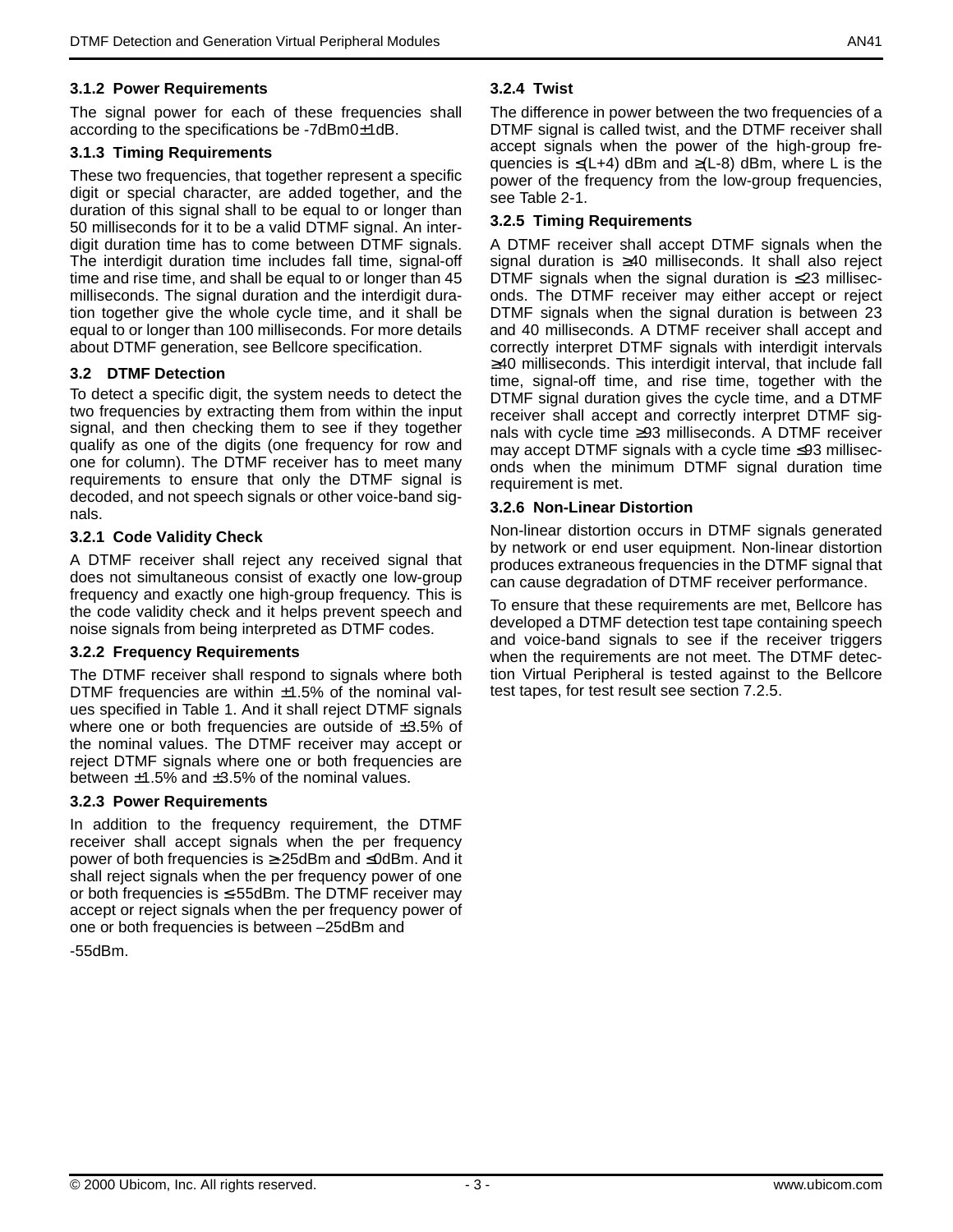## **4.0 Ubicom DTMF Implementation**

DTMF can be implemented on SX devices by using the available DTMF Virtual Peripheral modules at www.ubicom.com. The two modules available are:

| Module      | Source code  | Template version  |
|-------------|--------------|-------------------|
| <b>DTMF</b> | dtmf gen.src | vp quide 1.04.src |
| Generation  |              |                   |
| <b>DTMF</b> | dtmf det.src | vp_quide_1.04.src |
| Detection   |              |                   |

The DTMF detection monitors an input port and uses a software Analog to Digital Converter (ADC), to convert the input signal to a digital value. The digital input value is then compared with each of the eight frequencies in the matrix in [Table 2-1](#page-0-0). The detection routine use the predefined frequencies as reference to compare the input signal over a time period; each time the two signals are equal a hit count is incremented, and when the number of hits reaches a specified number, it is a valid tone frequency.

To perform DTMF generation on the SX Communication controller a PWM Virtual Peripheral and an implementation of two artificial sine waves is required.

#### **4.1 DTMF Generation Virtual Peripheral**

The DTMF generation Virtual Peripheral uses two artificial sine generation routines, one for the low group frequency and one for the high group frequency. It multiplies the high frequency amplitude by 1.25 (twist, see section 3.2.4) and adds it with the low frequency signal. The sum

of the two signals is sent onto the PWM pin (D/A conversion.). The mainline routine handles the digit to frequency decoding, and the dial and pause times. Detailed information about artificial sine generation and PWM is available at http://www.ubicom.com.

#### **4.1.1 Software Theory**

DTMF generation encodes the numbers 0-9, #, \*, and the special characters A, B, C, and D using the frequency specter shown in [Table 2-1;](#page-0-0) however, since the characters A through D are not used by public telecommunications services, these characters are not implemented in the DTMF generation Virtual Peripheral. The DTMF generation is implemented in software by sine generators that use 16-bit phase accumulators in addition to a table index, to produce a sine wave from a table stored in the EEPROM of the SX. A counter in the Interrupt Service Routine (ISR) determines when the index for the sine table shall be incremented. When the index is incremented it jumps to the next entry in the sine table. This is controlled by adding the two variables, dtmfgFreqCnt and dtmfgFreqAcc, and when the frequency is low the counter increments through the sine table at a slower rate, and when it is high at a higher rate. Only one artificial sine generator is used to generate FSK. To generate DTMF, two sine generators are used to create two tones with different frequencies. These two tones are summed to represent the DTMF signal and the result is located in the dtmfgPFM0 register.

The [Figure 4-1](#page-3-0) show the PWM signal for DTMF #1 along with the filtered DTMF output.



<span id="page-3-0"></span>**Figure 4-1. PWM Signal (lower part) and Filtered DTMF Output (upper part) for '1' (#1)**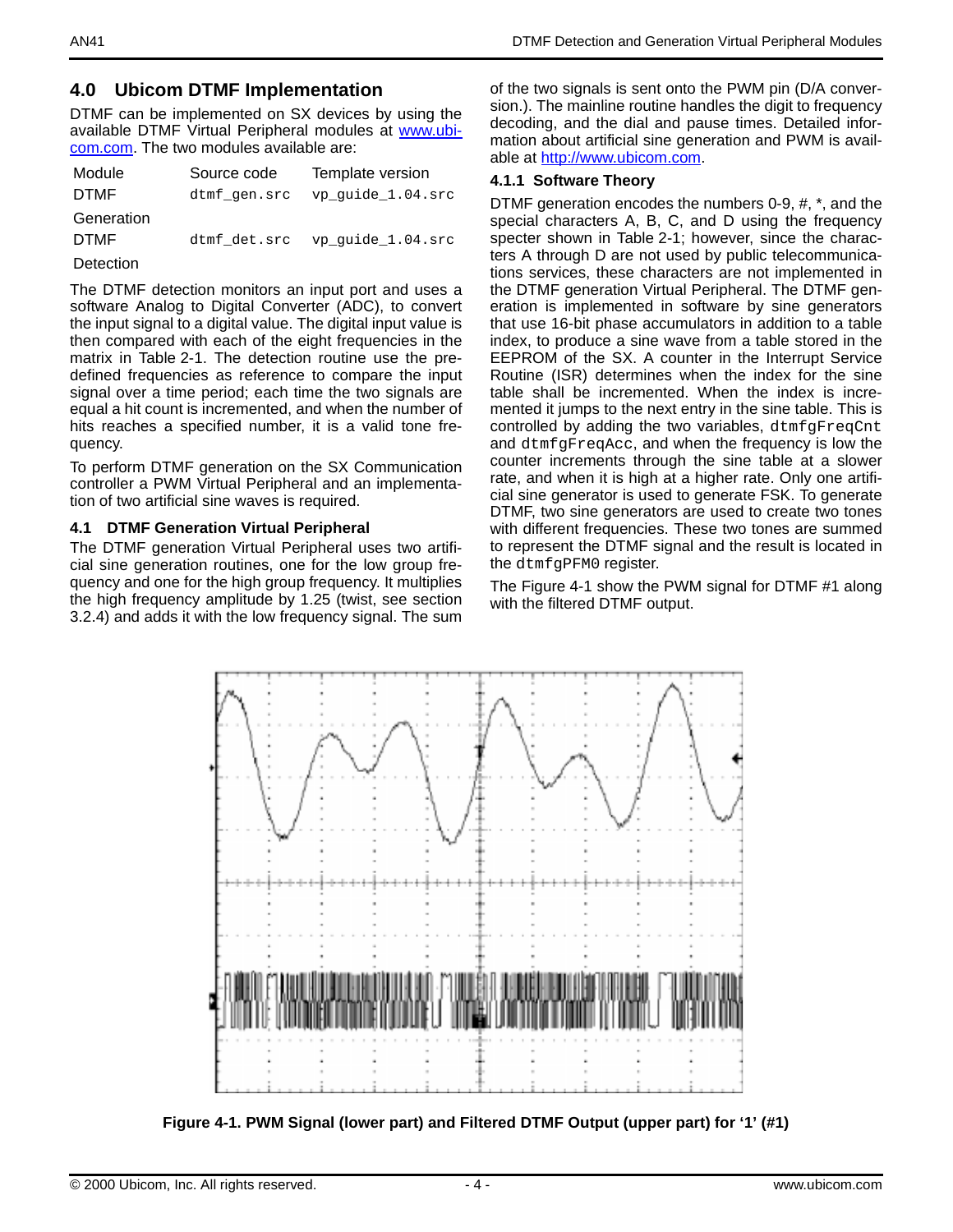#### **4.1.1.1 DTMF Signal Timing**

When the DTMF generation dials a sequence of numbers the duration of each character must have a minimum time, for the receiver to detect the character. To meet the Bellcore specification, the signal duration must be ≥40ms.

The [Figure 4-2](#page-4-0) shows a dial sequence, where the signal duration is 100ms and the interdigit interval is 100ms.

This DTMF generation Virtual Peripheral implementation uses the following signal duration and interdigit interval:

| Signal duration      | $60 \text{ ms}$  |
|----------------------|------------------|
| Inter-digit interval | 50 <sub>ms</sub> |

The timings implemented are within the criteria for the Bellcore specification; however, the signal duration and the interdigit interval can be changed in the implementation, but this can result in less efficient code.



#### **Figure 4-2. DTMF Output (when dialing a sequence of numbers and special characters)**

#### <span id="page-4-0"></span>**4.1.1.2 DTMF Signal Frequencies**

The DTMF generation virtual peripheral is implemented according to the frequencies specified in the Bellcore specifications; however, the generated PWM signal is depending on the frequency, interrupt period, etc., and if one of these settings are changed, the PWM output signal also changes. A change in the PWM signal results in not valid DTMF signals. The signal frequencies generated by the DTMF generation shall be within  $±1.5\%$  of the nominal values specified in [Table 2-1](#page-0-0). The DTMF signal frequencies are verified in section 7.0 (Test Description).

#### **4.1.2 DTMF Signal Power**

The steady-state power of DTMF signals during the signal duration interval shall be –7dBm0 ±1dB per frequency when measured with terminating impedance equal to the output impedance required in TR-NWT-000507 specification [3].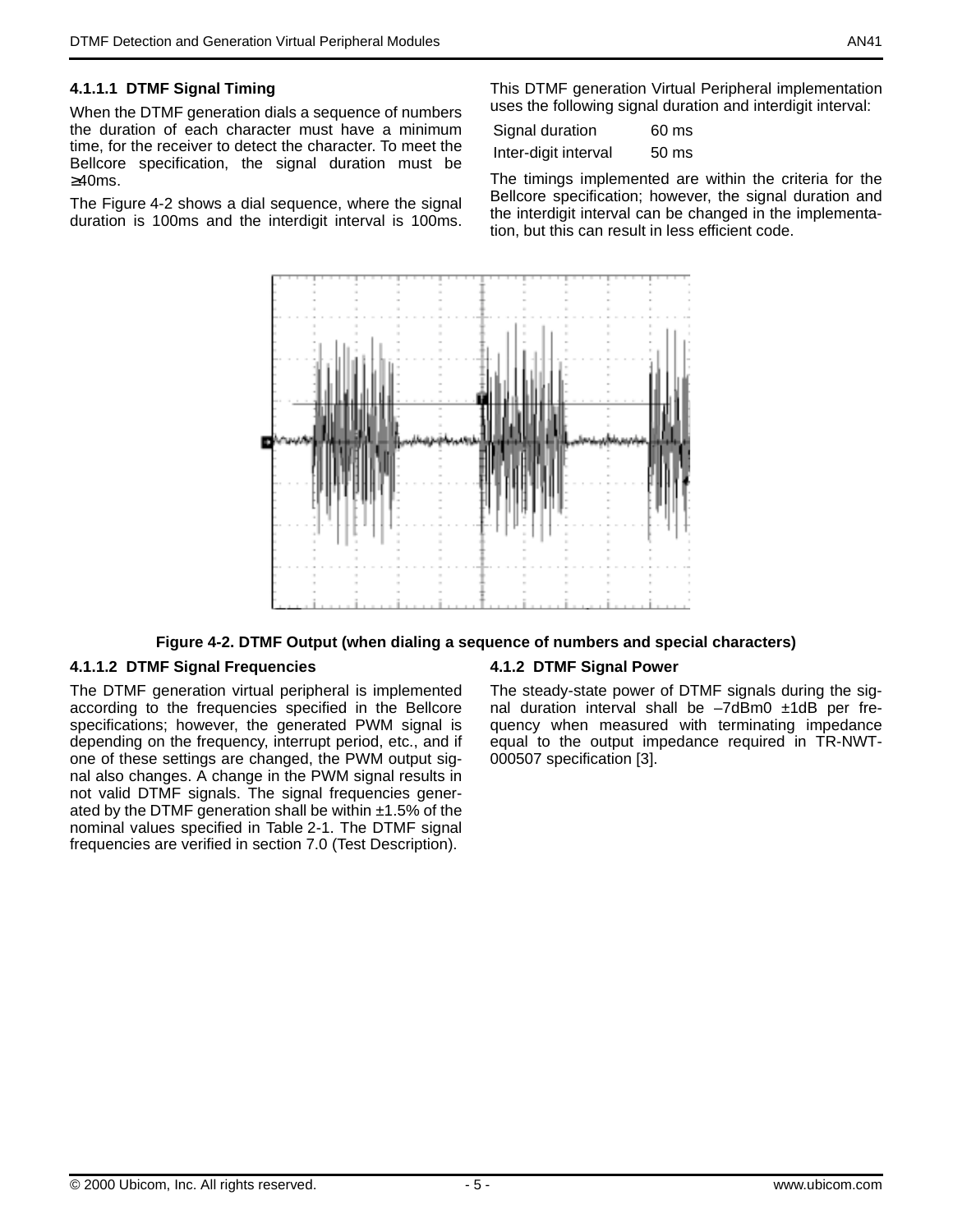#### **4.1.3 Software Implementation**

Two artificial sine-generators are used in the DTMF generation Virtual Peripheral. [Figure 4-3](#page-5-0) shows the flowchart for the program. The sine-generators run in the interrupt service routine, transparent to the mainline routine.

[Figure 4-4](#page-5-1) shows the flowchart for the interrupt service routine used in the DTMF generation Virtual Peripheral. This flowchart is actually divided into two threads, one thread performs DTMF generation and the second thread performs both the PWM output and 16-Bit Timer. However, for easier understanding both threads are shown in one flowchart (below).



<span id="page-5-0"></span>



<span id="page-5-1"></span>**Figure 4-4. Interrupt Service Routine Used in DTMF Generation**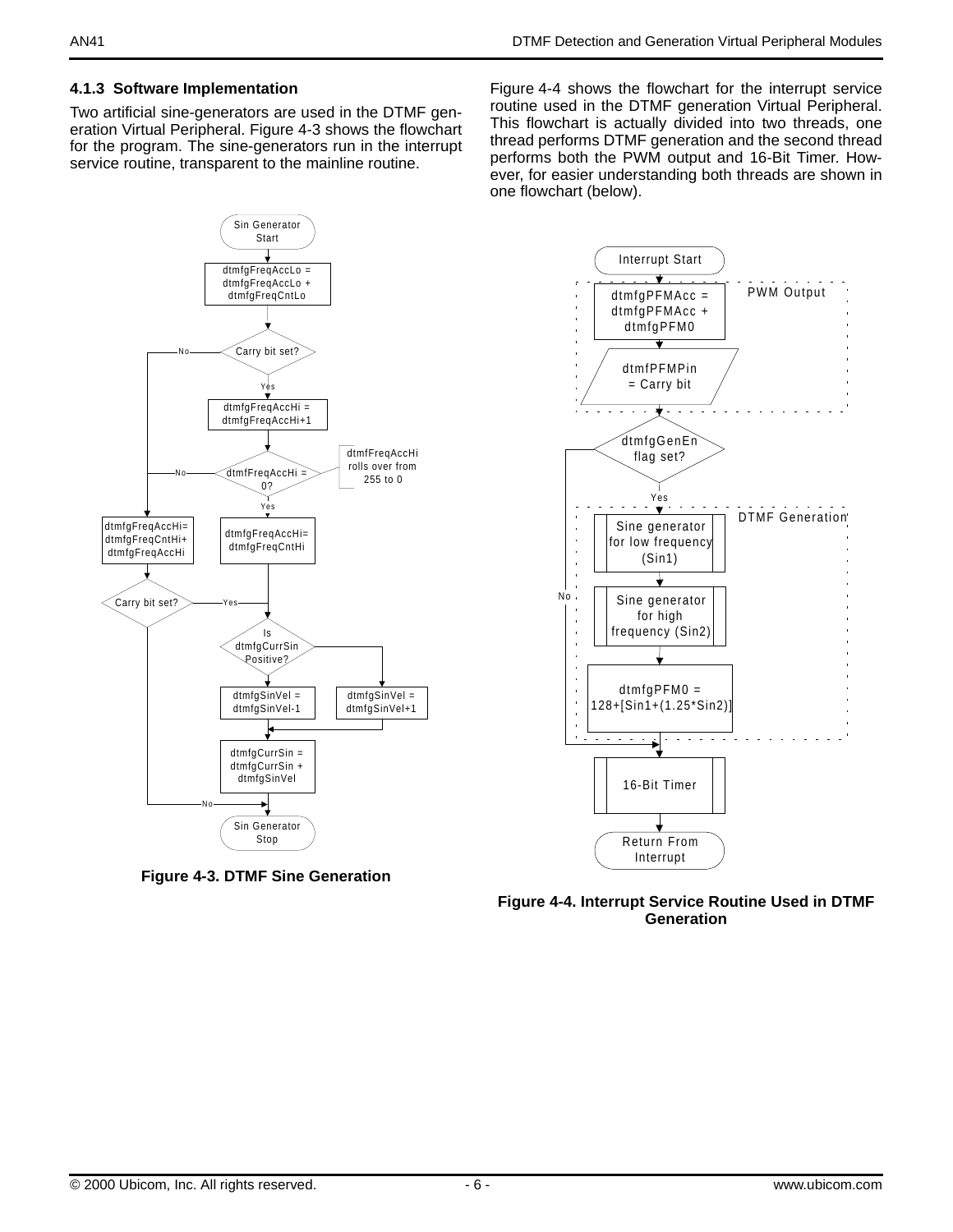DTMF Generation thread starts with a check if the dtmfgGenEn (DTMF Generation Enabled) flag is set. If the flag is set then the DTMF signal is generated. The execution of the threads are alternating, first DTMF generation and second PWM/Timer.

This implementation of DTMF generation does not include the character A through D (see [Table 2-1.](#page-0-0) Only the digits 0 through 9 and the characters \* and # are used in public telecommunications services. The characters A through D are reserved for use in non-public telecommunications network, and therefore not implemented in the DTMF generation Virtual Peripheral.

#### **4.1.4 Functions**

The DTMF generation Virtual Peripheral is implemented using several functions, these functions are described in the following sections:

#### **dtmfDelay10nMs**

This subroutine generate a delay in execution of the code, the delay is 10 millisecond and repeated n number of times (where n is the value of 'w' when the function is called).

Input: w – Number of times to delay 10 milliseconds.

Output: None

#### **dtmfDisableOutput**

Disables the outputs. Loads DC value into PFM and disable the output switch.

Inputs: None

Outputs: None

#### **dtmfDigit2Index**

This subroutine converts a digit from 0 through 9 or a '\*' or a '#' to a table lookup index which can be used by the dtmfLoadFreqs subroutine. To use this routine, pass it a value in the 'dtmfgByte' register. No invalid digits are used (A, B, C, or D).

Input: dtmfgByte - The ASCII value to be sent

Output: dtmfgByte - returns with ASCII dtmfgByte or \$FF if an error has occurred

#### **dtmfLoadFreqs**

This subroutine loads the frequencies using a table lookup approach. The index into the table is passed in the dtmfgByte register. The DTMF table must be in the STRINGS\_ORG page.

Input: dtmfgByte – the index to the lookup table.

Output: dtmfgByte – returns with index into DTMF frequency constant lookup table

#### **dtmfDialIt**

The subroutine puts out whatever frequencies were loaded for DTMF\_TONE\_TIME x 10ms, and ends with DTMF\_QUIET\_TIME x10ms silence.

#### Input: dtmfgByte

Output: dtmfgByte – returns with index into DTMF frequency constant lookup table

## **dtmfInit**

Initializes the sinusoid frequencies with correct values (Initialize variables prior to sending a new DTMF character).

Input: None

Output: None

#### **4.1.5 Adjustable Parameters**

Except for the frequency constants, there are two other important parameters to adjust for the DTMF Generation Virtual Peripheral.

#### **DTMF\_TONE\_TIME**

This parameter determines the signal duration time for the generated signal. The signal duration can be adjusted in steps of 10ms:

 $T_s$  = DTMF\_TONE\_TIME x 10ms.

#### **DTMF\_QUIET\_TIME**

The interdigit interval can also be adjusted in steps of 10ms:

 ${\sf T}_{\sf i}$  = DTMF\_QUIET\_TIME x 10ms

#### **4.2 DTMF Detection Virtual Peripheral**

The DTMF detection algorithm this document describes is a correlation algorithm, meaning the algorithm measures the extent to which an input signal matches an internally generated reference signal. In this algorithm, the input signal is digitized and compared to the generated sine and cosine of the 8 DTMF composite frequencies. For each composite frequency, a sine and cosine sum-of-products accumulator register is incremented or decremented depending on whether the input signal matches or does not match its corresponding reference sine or cosine. If a sine or cosine reference signal is found to be present in the input signal, its corresponding accumulator will increase in magnitude. If not, each accumulator will hover around zero.

#### **4.2.1 Software Implementation**

The DTMF detection algorithm requires both a sine and a cosine reference signal to be generated for each target frequency. This is because, if only a sine reference was provided, it would be possible to end up with a small magnitude in the accumulator even if the two signals are the same frequency and the input signal was phaseshifted relative to the sine reference. By providing an additional cosine reference and summing the absolute magnitudes in the sine and cosine accumulators, detection of a phase-shifted signal is still possible.

These references are generated or updated on every pass of the DTMF thread in the ISR, and the sampling is done in another thread. To make the comparison between the actual and the reference samples relevant, the sample rate from the A/D must be equal to the reference thread-rate. As the DTMF detection can be setup for any target frequency, one must ensure that the sample frequency is always above Nyquist frequency of  $>2f_{in}$ .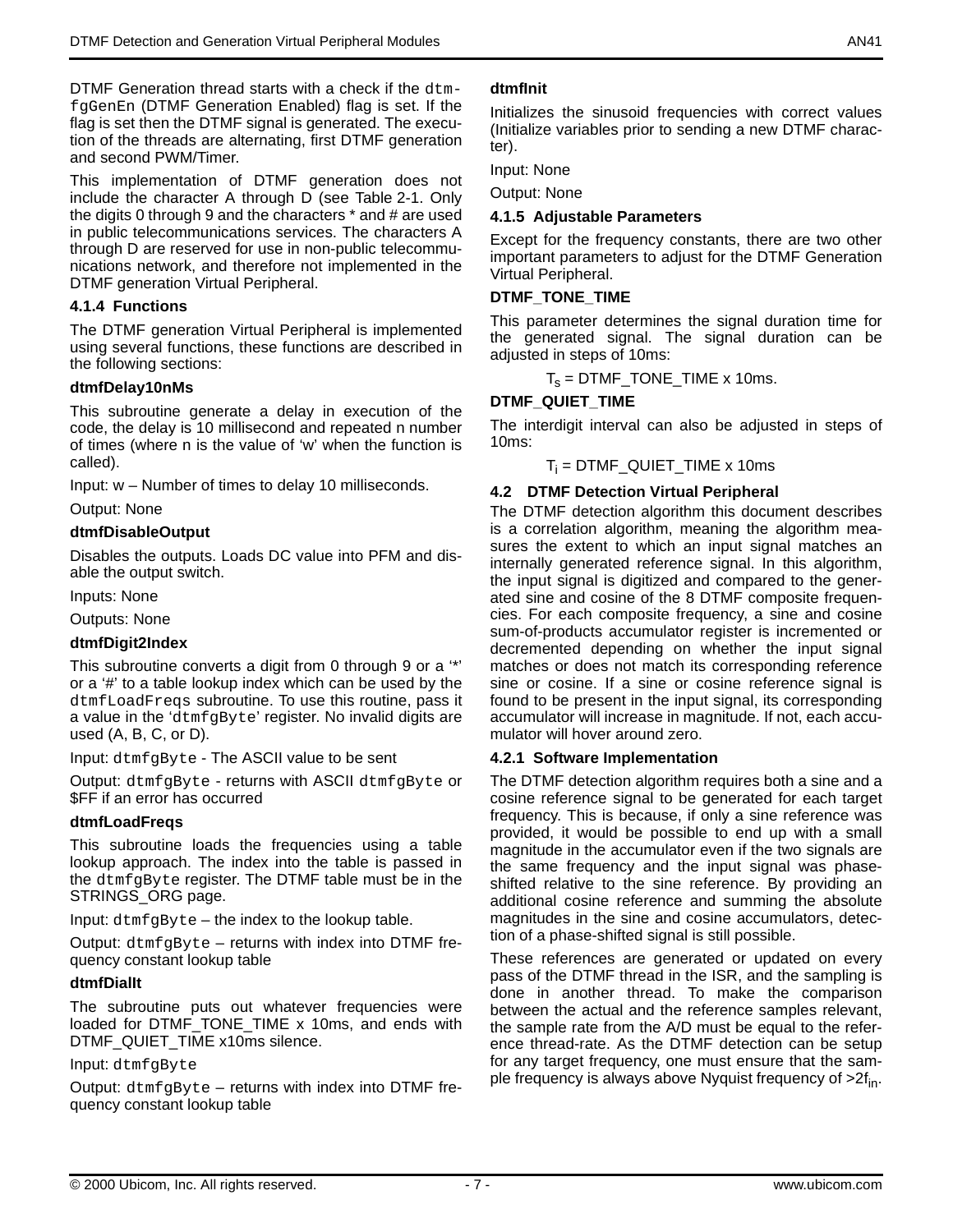## **Sampling:**

An analog sample is taken at a sample rate equal to the thread rate (10kHz). Each sample is obtained from 36 (ADNOSAMPL) samples of sigma-delta Analog to Digital conversion on the analog input. These samples are taken with only 10 clock cycles between each sample, which means that it takes 360 cycles (7.2us @50MHz) to obtain a valid sample.

### **Correlation Algorithm:**

The correlation algorithm has the advantage of using a minimal amount of RAM to perform DTMF detection. The algorithm uses a running sum of the input signal multiplied by each reference signal. The correlation algorithm for each frequency utilizes both a sine-wave reference signal and a cosine-wave reference signal. Using the two reference waves, 90 degrees out of phase, accommodates any phase of input signal. At the end of the running sum period, the accumulator for the sine wave is squared and added to the squared accumulator for the cosine wave. The square root of the new sum is taken, and the resultant value is indicative of the amount of signal present for that particular reference frequency:

```
Amount\_of\_signal = \sqrt{Sin\_Accumulator^2 + Cos\_Accumulator^2}
```
The result for each frequency is compared to the other frequency detectors to determine if an input frequency is present. An accumulator has to be at a level sufficiently above the levels for the other detectors to trigger a valid frequency.

Because of RAM constraints, only the low (-band) frequencies or the high frequencies are correlated at any time. When a valid frequency is detected in the highband, the algorithm runs the detectors again for the high band. If the same valid frequency is re-detected, the detectors are run once again for the low-frequency band. If a valid low frequency is present, the DTMF tone is considered valid. If two frequencies are detected as valid at the same time in the same band, then it is considered an invalid result and the detection is reset.

## **Reference Waves:**

The reference waves are generated using 16-bit phase accumulators as an index into a reference table. Each reference wave is multiplied with the input signal, and the result of the multiplication is added to an accumulator. For each frequency, two 16-bits accumulators are required for sine and cosine accumulation.

For easy multiplication, the reference waves only consists of the values 0, 1, 2, -1, and  $-2$  as shown in [Figure 4-5.](#page-7-0) A value of  $64<sub>d</sub>$  is added to the high byte of the phase accumulator to obtain the cosine reference, 90° out of phase of the sine reference (360° x 64/256) Example:



#### <span id="page-7-0"></span>**Figure 4-5. Reference Wave Comparison with Input Signal**

In this example, the input waveform is the same frequency and phase as the 697Hz sine reference. The result will be a large value in the 697Hz Sine Accumulator, and an insignificant value will be present in the 697Hz Cosine Accumulator. If the input waveform's phase were to shift, the value in the cosine accumulator would increase at a greater rate, and the value in the sine accumulator would increase at a slower rate. If the input signal did not have a frequency component that is similar to the reference signal, then the resultant sum for that reference signal would be insignificant.

When a specific number of samples are compared with the input (115 samples for high frequencies, 140 samples for low frequencies), the amount of signal present is calculated using the formula described under Correlation Algorithm.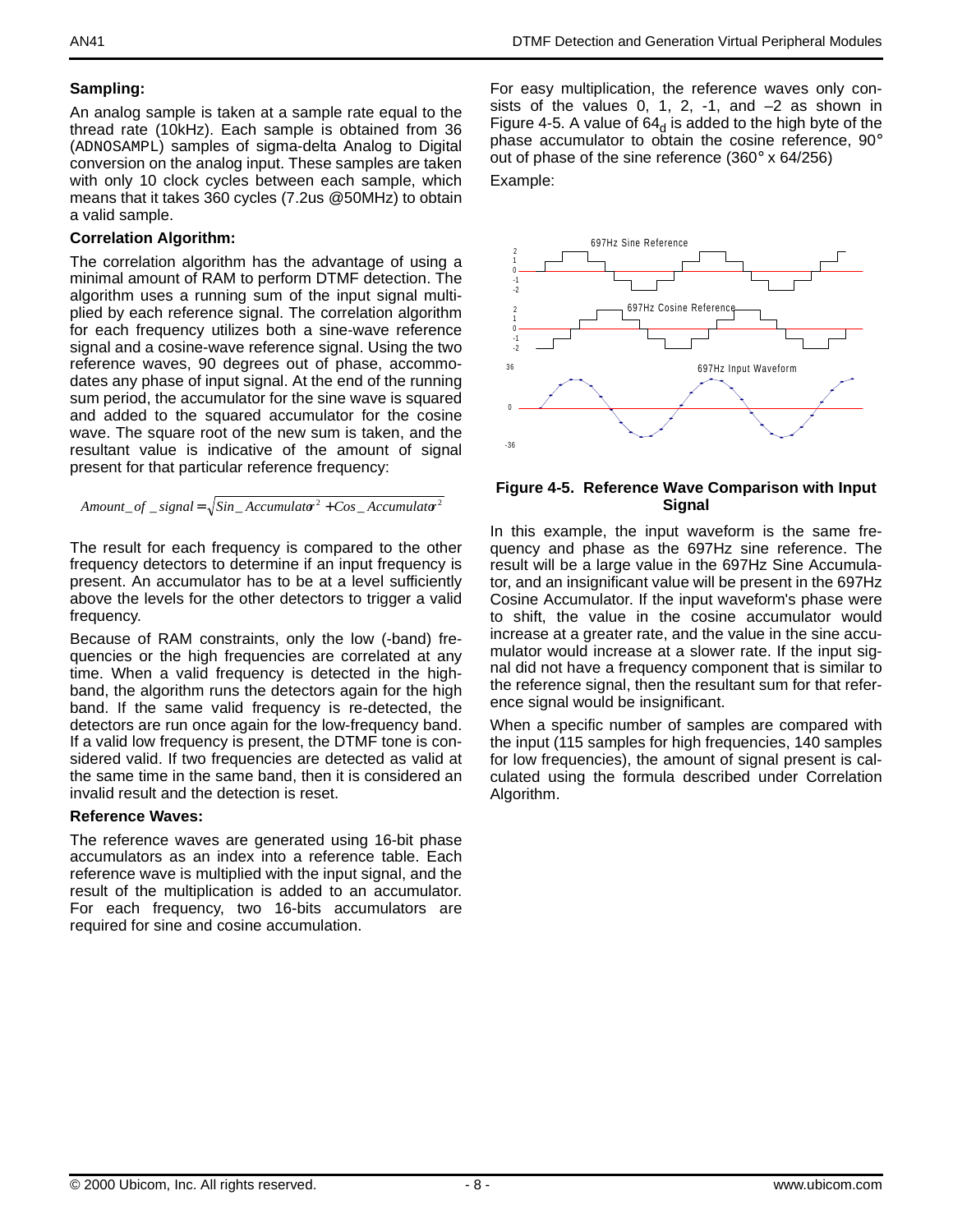### **4.2.1.1 Interrupt Service Routine**

The ISR for the DTMF detection program performs these virtual tasks: A/D Converter, UART transmitter, DTMF Detection, LED flasher and a 5ms timer. Because of the Nyquist sample rate and the number of cycles required to perform each DTMF sample, the interrupt rate for the DTMF detection source code (thread rate) has been set to a relatively low 10 kHz. The total length of all the tasks in the DTMF interrupt routine makes it impractical to implement it as one single thread. The Sigma Delta A/D is one of the biggest consumers of program cycles, and it is not possible to divide this routine in smaller separate threads. Thus, this routine will be the one to determine the minimum length of the interrupt period. The next higher value of the interrupt period that makes the ISR run at a multiple of the thread rate, determines the maximum length of the interrupt period. Thus, the interrupt routine for the DTMF is separated into two parts (threads) where the dashed line is inserted in the flow chart. The two threads are approximately equal in length.

#### **UART Transmitter**

The detected DTMF digits are sent via the UART. If there are any data present in the UART's transmitter buffer, one bit will be sent on every pass of the ISR.

#### **5ms Timer**

The 5ms timer decrements the Timer5msDiv register on every pass. When Timer5msDiv becomes zero, 5ms has passed, and the timer5msFlag is reset the Timer5msDiv is set to TIMER\_COUNTER again  $(=50<sub>d</sub>$  because the thread-rate is 10.000Hz)

#### **Led Flasher**

The LED flasher copies the state of bit 3 of the *timer5ms* register to ledPin.

#### **A/D Conversion**

Analog to Digital conversion is performed in software, within the interrupt service routine. The analog circuitry required to perform the conversion is shown in [Figure 4-7](#page-9-0).

A counter adds the number of negative and subtracts the number of positive pulses fed back for a specific number of pulses. The flow chart for the Sigma Delta A/D is shown [Figure 4-8](#page-9-1).



**Figure 4-6. ISR Flow Chart**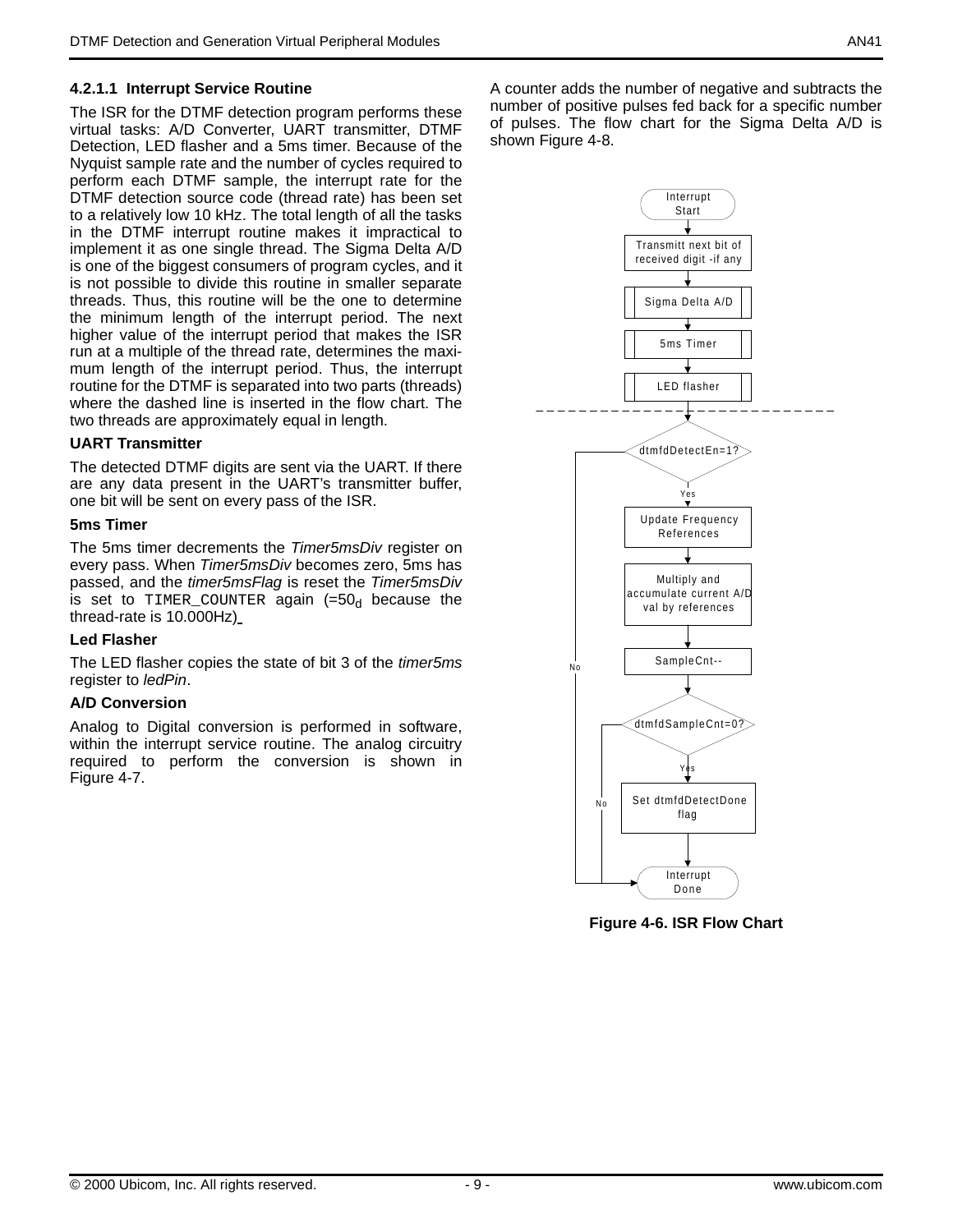### **A/D Conversion**

Analog to Digital conversion is performed in software, within the interrupt service routine. The analog circuitry required to perform the conversion is shown in

[Figure 4-7.](#page-9-0) A counter adds the number of negative and subtracts the number of positive pulses fed back for a specific number of pulses. The flow chart for the Sigma Delta A/D is shown [Figure 4-8.](#page-9-1)



<span id="page-9-0"></span>**Figure 4-7. Software Sigma Delta A/D Converter**



<span id="page-9-1"></span>**Figure 4-8. A/D Sample Routine in Interrupt**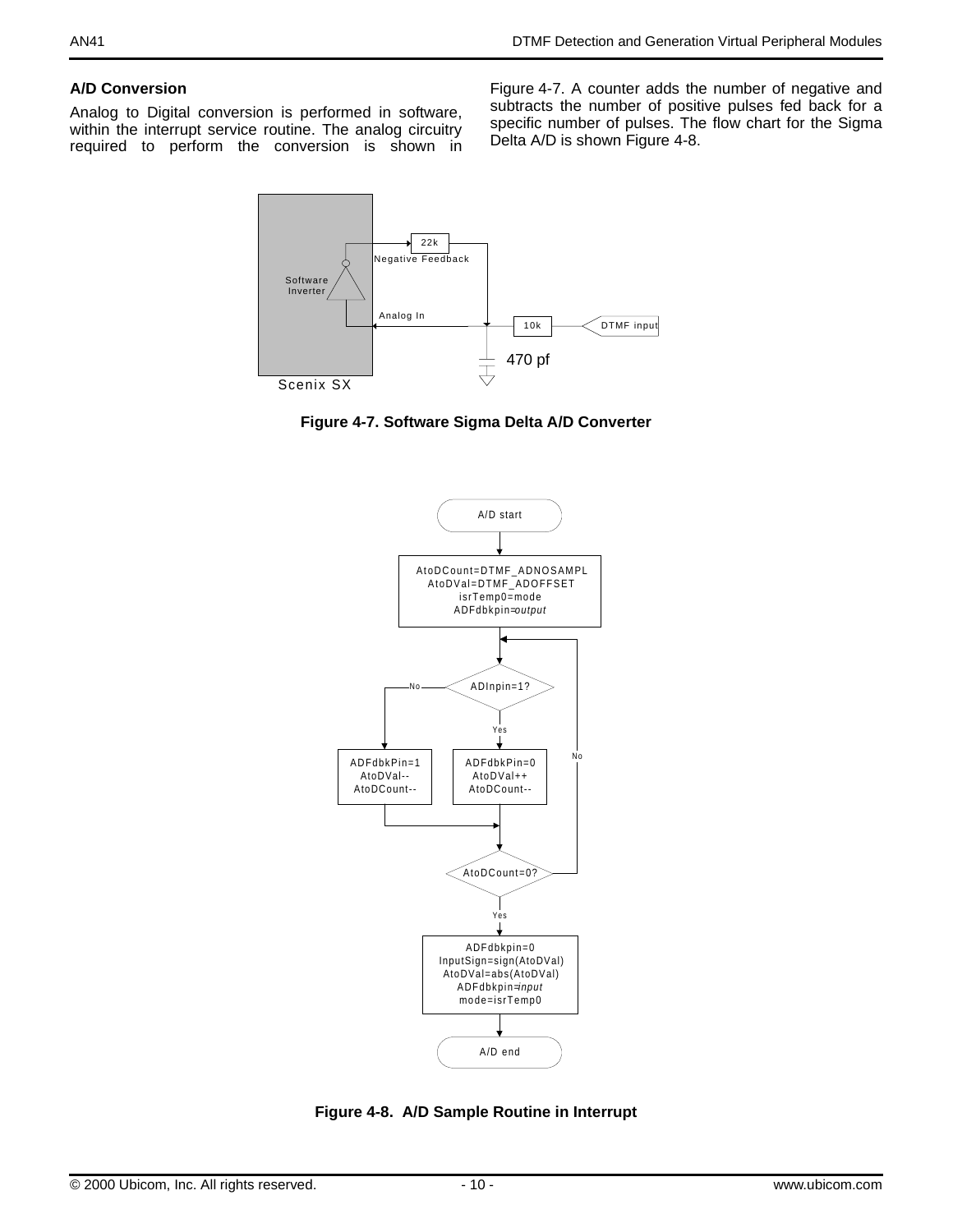#### **Updating the Frequency References**

The interrupt service routine generates the reference samples of four simultaneous frequencies internally to multiply them with the input signal samples. The frequencies are generated using 16-bit phase accumulators. The phase accumulators are updated by adding a 16-bit constant to them. This 16-bit constant corresponds to the phase that each accumulator must increment for each sample, with 0 corresponding to a phase of  $0^{\circ}$  and  $2^{16}$ corresponding to a phase of 360°.

#### **Multiplying the Input by the References**

The value in the reference accumulators is used to generate both a sine and cosine signal. For the cosine reference, we only need to phase shift the sine reference 90°. As we are only concerned with the highest nibble, we can see that adding a value of 16384, or 0x4000 to the reference adds a phase shift of 90°. So, adding 0x40 to the MSB of the reference sine phase accumulator, results in a cosine phase value.

The correlation algorithm requires that the input signal be multiplied by both a sine and cosine version of each reference. The results of these calculations are stored in the sinAcc and cosAcc accumulators, each of which is 16 bits wide.

The subroutines dtmfDetectSine and dtmfDetectCosine perform the multiplications and accumulations within the Interrupt Service Routine.

Multiplication is made easy by the small values used in the reference wave. The table of magnitudes for the references contains these 8 values: 0, 1, 1, 2, 2, 2, 1, and 1. When the reference wave is zero, the sampling routine simply exits, since no change will be made to the accumulator. If the magnitude of the reference wave  $= 1$ , the sampling routine adds the A/D value to the accumulator. If the magnitude of the reference wave  $= 2$ , the sampling routine shifts the A/D value left once before adding it to the accumulator. When the MSB of the reference phase accumulator is  $= 1$ , the reference value is negative. The routine also checks the sign of the sampled value to make sure that the product of the multiplication gets the correct sign.

When the routine has done this correlation for the number of times defined by DTMF\_SAMPL\_LO (for low frequency group) or DTMF\_SAMPL\_HI (for high frequency group), the dtmfdDetectDone flag is set to tell the main program that a correlation value is calculated.

#### **4.2.1.2 Main Program**

The main loop of the DTMF detection program begins and awaits a key-press from the user (A low voltage on the rs232RxPin.) Once the low rs232RxPin is pulled low, the program begins detecting DTMF. As valid DTMF digits are detected, they are output, in ASCII to the terminal screen.



**Figure 4-9. Correlation Algorithm** 



**Figure 4-10. Main Program**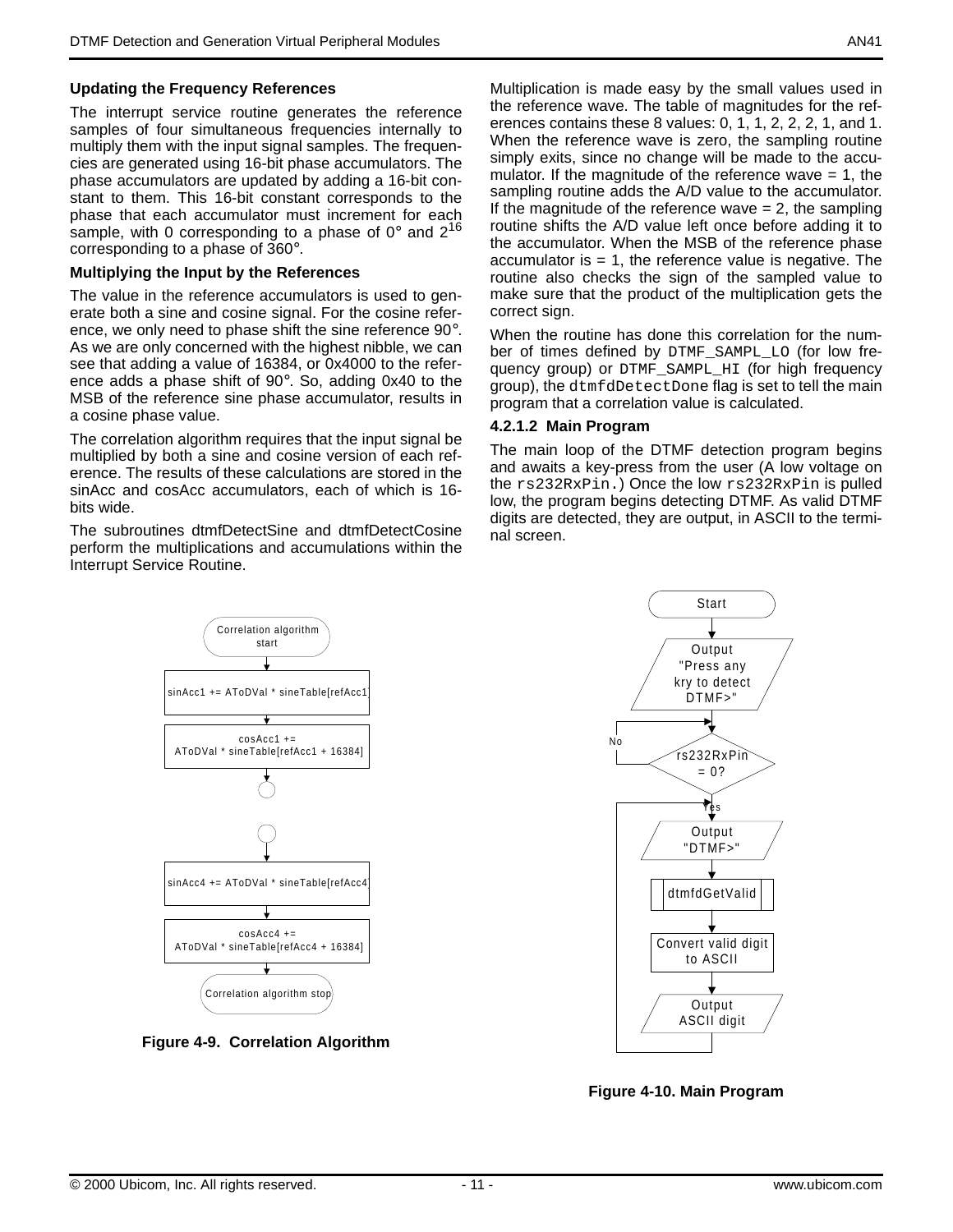#### **dtmfGetValid**

The dtmfGetValid subroutine performs all the functions required to get one valid DTMF digit. It will return when a valid DTMF digit followed by silence, is detected. On return, an index to the valid digit is stored in the dtmfDigitIndex register. The theoretically minimum time to detect a valid DTMF digit is 37ms + 34ms of silence, but other combinations may also succeed. I.e. 43ms + 28ms of silence (7ms of a tone can be detected as silence). See flowchart ([Figure 4-11](#page-11-0) ) for timing.

As can be seen from the flowchart, the only way to get a valid digit is to detect one valid high frequency twice, then a low frequency followed by silence. Also, if the difference in power level between the high and the low frequency differs too much, the detection will fail and start all over from top.



<span id="page-11-0"></span>**Figure 4-11. Flowchart of the dtmfdGetValid Subroutine**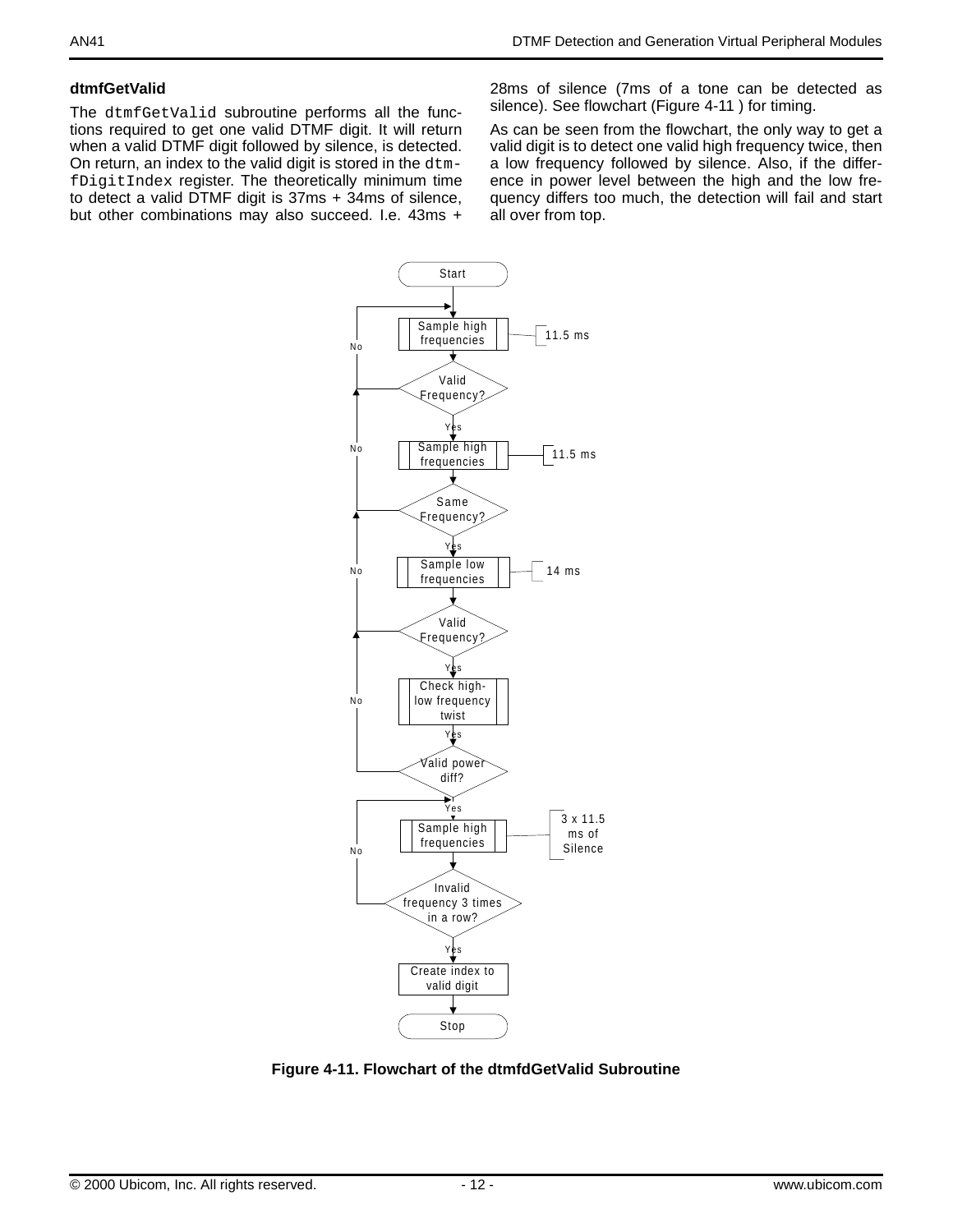#### **dtmfdSample:**

The dtmfdSample routine clears all of the sine and cosine accumulators, enable the DTMF detection and waits for a DTMF sample to take place. Before calling dtmfdSample, the dtmfdSampleLows bit must be set up. A '1' in dtmfdSampleLows will force it to sample low frequencies, and a '0' will force it to sample high frequencies. After an accumulation has finished, dtmfdSample utilizes the dtmfDetectCalcs routine to calculate the amount that each reference signal resembled the input signal. It also calls the dtmfGetWinner routine, which compares all four accumulated results and finds the highest score and the second-highest score.

#### **dtmfDetectCalcs**

The dtmfDetectCalcs subroutine is passed a pointer to the first byte in of four that makes up a set of accumulators. Example:

mov w,#dtmfdSinAcc1Lo ; do the cal culations on acc1 page dtmfDetectCalcs call dtmfDetectCalcs

After calling the absoluteScaleAndSquare twice to scale and square the sine and cosine accumulators, dtmfDetectCalcs adds the squared sine and cosine accumulators together and takes the square root of the result. It returns the result of the calculation in the W register:

$$
w = \sqrt{(\sin Acc^2 + \cosineAcc^2)}
$$

#### **absoluteScaleAndSquare**

The absoluteScaleAndSquare routine is passed a pointer to a 16-bit signed value in the W register. The routine first converts the 16-bit signed value to a positive 16-bit number, and then calls the scaleByN routine to truncate DTMF SCALING number of LSB's from the value, to reduce it to 8 bits value. DTMF\_SCALING is a constant defined at the top of the source code. Depending on the method used for performing the A/D conversion, scaling factor will have to be adjusted to allow for differing sized A/D values and, hence, a variety of accumulated values. Using 36 cycles of the sigma-delta A/D requires a scaling factor of 3 or 4, since it generates maximum values of 36 or -36.

#### **4.2.2 Adjustable Parameters**

Except for the frequency constants, there are some other important parameters to adjust for the DTMF Detection Virtual Peripheral.

#### **DTMF\_SCALING**

This constant determines how many bits the accumulated correlation results (16-bits) shall be shifted to the right to squeeze them into 8 bits. Decreasing this value increases the sensitivity to smaller signals. Be aware that this value scales the correlation result that the DTMF MIN SCORE is compared with. I.e. increasing the DTMF\_SCALING by one is "approximately" the same as doubling the DTMF\_MIN\_SCORE, and visa versa.

## **DTMF\_ADOFFSET**

This constant is a correction value for ADC and is meant to adjust for DC-offset on the input pin (offset from 2.5volt); when there is no input signal, the sampled A/D value (dtmfdAtoDVal) measured is should be zero.

#### **DTMF\_ADNOSAMPL**

This constant determines how many samples to do of the input signal. Higher values take more time to process, and the minimum time to detect a valid digit will increase. On the other hand, if this value is decreased further, the dynamic range of the A/D will decrease (see section 4.2.3).

#### **DTMF\_MIN\_SCORE**

This is the minimum score required to detect a digit. However, a valid digit requires the measured value in ResultN (accumulated correlation value) to be twice this value;

ResultN > 2 x DTMF\_MIN\_SCORE

#### **DTMF\_SAMPL\_LO**

This is the number of samples to take to detect a low frequency. Increasing this value increases the minimum time to detect a digit.

#### **DTMF\_SAMPL\_HI**

This is the number of samples to take to detect a high frequency. Increasing this value increases the minimum time to detect a digit.

#### **4.2.3 Special Considerations**

The A/D network on the Ubicom Modem board, shown in [Figure 4-7,](#page-9-0) is not optimal for the Sigma Delta A/D implemented in the DTMF Detection @50MHz. The theoretically maximum input range for the A/D is  $2.5 \pm 2.5$ V. If the input voltage is at the limits, the feedback voltage will never be able to force the capacitor (input) voltage to 2.5V because of the differences between the input and the feedback resistor.

The time available for 36 samples to reach the max/min input value is 7.2us @50MHz, and the smoothing capacitor is 470pF (also, additional capacitance between the traces on the board increases the total capacitance). The time constant ( $t = RC$ , time constant where 63% of the voltage is achieved) for the feedback network alone is 10.3us, much more than the time available. This means that the feedback cannot fully charge/discharge this capacitor during the sample time. A smaller feedback resistor will increase the performance (input range and speed), but this should only be combined with a high quality capacitor (SMD and high quality material for high frequencies) and improved board layout.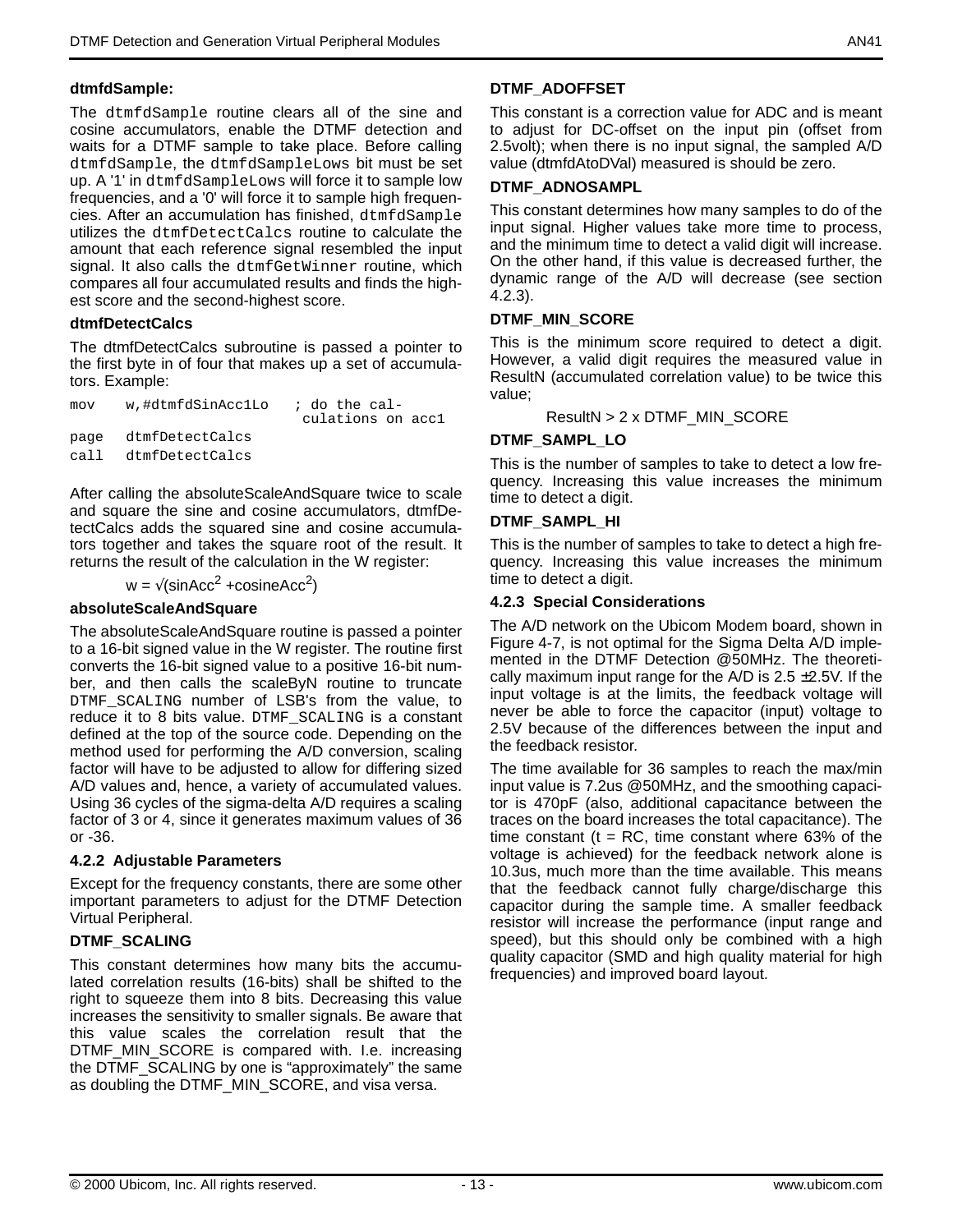## **4.3 Hardware**

Certain basic isolation circuitry is required to properly interface to the telephone network. There are many possible variations in requirements based on area and telephone network providers, so check with your network provider first. The ADC used in DTMF detection requires some basic filter and feedback circuitry outside of the SX, and we have used the Ubicom Modem board rev. 1.2 for to simplify the testing, and this is shown in [Figure 4-7](#page-9-0).

The output from the DTMF generation Virtual Peripheral is a Pulse Width Modulated signal (PWM), but with a minimum of additional hardware this signal can be transformed into a DTMF signal.

### **4.4 Summary of The Ubicom DTMF Solution**

Proven in several production designs, this DTMF detection algorithm is ideal for low-cost embedded systems where the addition of a separate DTMF generation or detection IC is not feasible from a price standpoint, and the algorithm must be embedded in the host SX. ATM, vending machines, answering machines and security systems are a good example for this type of application.

Since each channel's 8 accumulators are stored in their own bank, this algorithm can also be modified to perform up to 6-channels of simultaneous DTMF detection in an SX28 or SX18. Decreased MIPS usage and additional accuracy would be realized by replacing the software A/D with a hardware analog to digital converter or CODEC.

For more information on implementing this algorithm using a CODEC, see Application Note 19 - Implementing DTMF Detection using the Silicon Laboratories DAA (Data Access Arrangement) by Abraham Si (www.ubicom.com).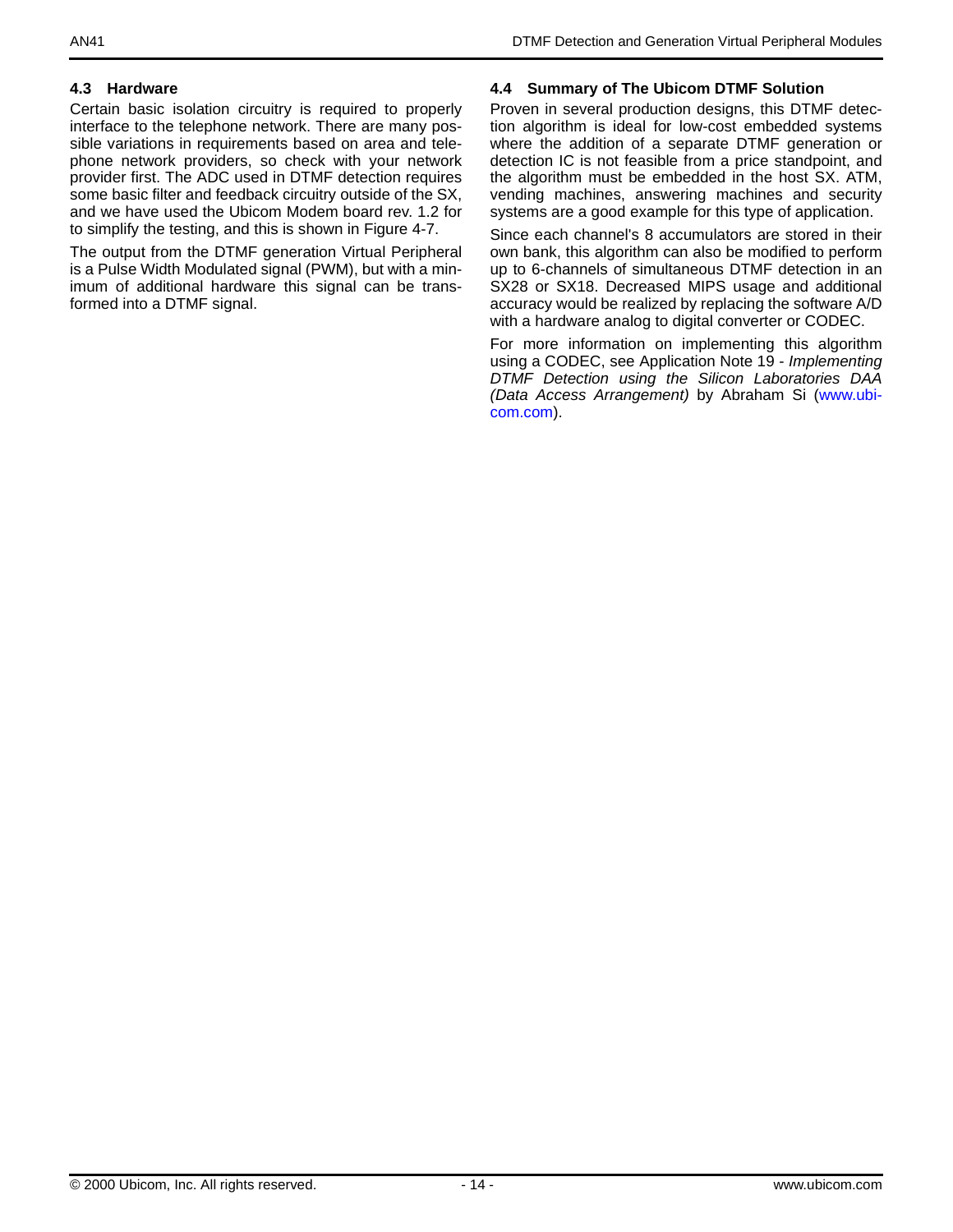## **5.0 Specifications**

The DTMF detection and generation has completely different operations and therefore the specification for the

#### **5.1 DTMF Generation**

Clock speed: 50 MHz MIPS usage: 34MIPS Max cycles in each thread: 73 Flash usage: RAM usage: 16 bytes in bank 1,

Ubicom mnemonics: Yes Multithreaded: Yes Thread Rate: 2/2 Bellcore Compliance: Yes Signal duration: 58 ms Inter digit interval: 50 ms

## **5.2 DTMF Detection**

Clock speed: 50 MHz o MIPS usage: 10 MIPSo Sample rate: 10kHz Resolution on A/D: 72 values Flash usage: RAM usage: The contract of the contract of the contract of the contract of the contract of the contract of the contract of the contract of the contract of the contract of the contract of the contract of the contract of the

Ubicom mnemonics: Yes Multithreaded: Yes Thread Rate: 2/10

Power Level per Frequency – Operation: 0 dBm to –25 dBm (see Note 1)

different DTMF functions (detection and generation) are different.

Operational mode: Generation of DTMF tones 3 byte in bank 2, 2 bit global temp variable Pin usage: 2 pins, DTMF PWM and LED output RTCC setting: Timer interrupt running every 1.62us  $\pm$  ISR rate = 617kHz. Generator Frequency Tolerance:  $≤$  0.6% of nominal DTMF tone specification Operational mode:  $\qquad \qquad$  Detection of DTMF tones. Max cycles in each thread: 483 (510 for SX 48/52), 14 bytes in bank 5 16 bytes in bank 6 10 bytes in bank 7 6 bits global flags variable Total: 47 bytes and 6 bits SX Pin usage:  $2$  pins, A/D feedback and A/D output. Additional pins in use for demo RTCC setting: Timer interrupt running every 10ìs for 100.000kHz speed Bellcore Compliance:  $\blacksquare$ - Frequency rejection - Twist Frequency Tolerance – Operation: ≤ 1.5% of nominal DTMF tone specification Frequency Tolerance – No Operation:  $\geq 4\%$  of nominal DTMF tone specification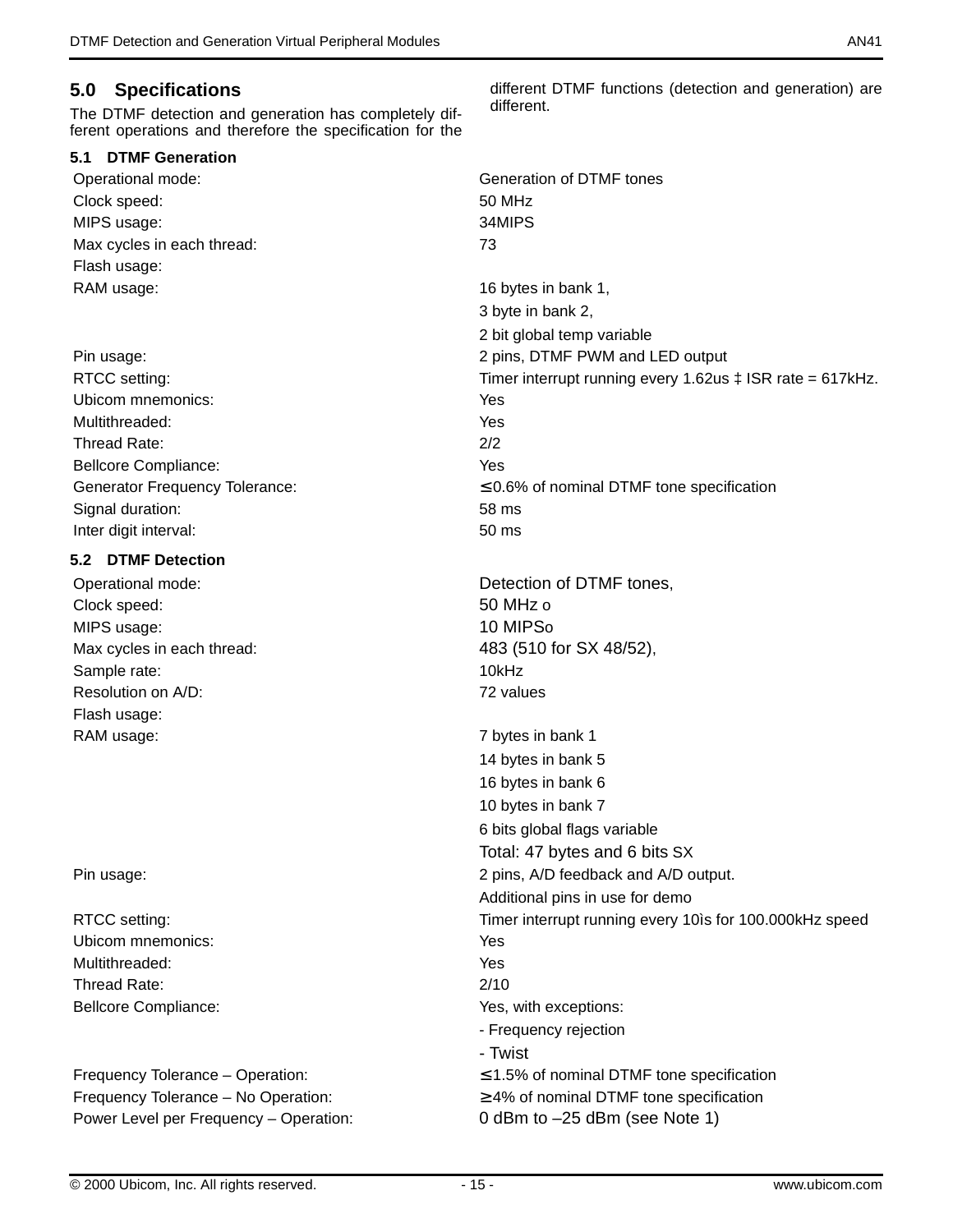| Power Level per Frequency - No Operation:                   | $\le$ -55 dBm                |
|-------------------------------------------------------------|------------------------------|
| Power Level Difference (Twist):                             | $+3$ dB                      |
| Signal Duration Limit - Operation:                          | > 45 ms                      |
| Signal Duration Limit - No Operation:                       | $<$ 28 ms                    |
| Interdigit Interval:                                        | $> 29$ ms                    |
| Cycle Time:                                                 | $> 74$ ms/digit              |
| Two Buttons simultaneously:                                 | No Detect if $<$ 45 ms apart |
| Single DTMF Tone                                            | No Detect                    |
| Note 1: How, this level was determined, see section 7.2.4.2 |                              |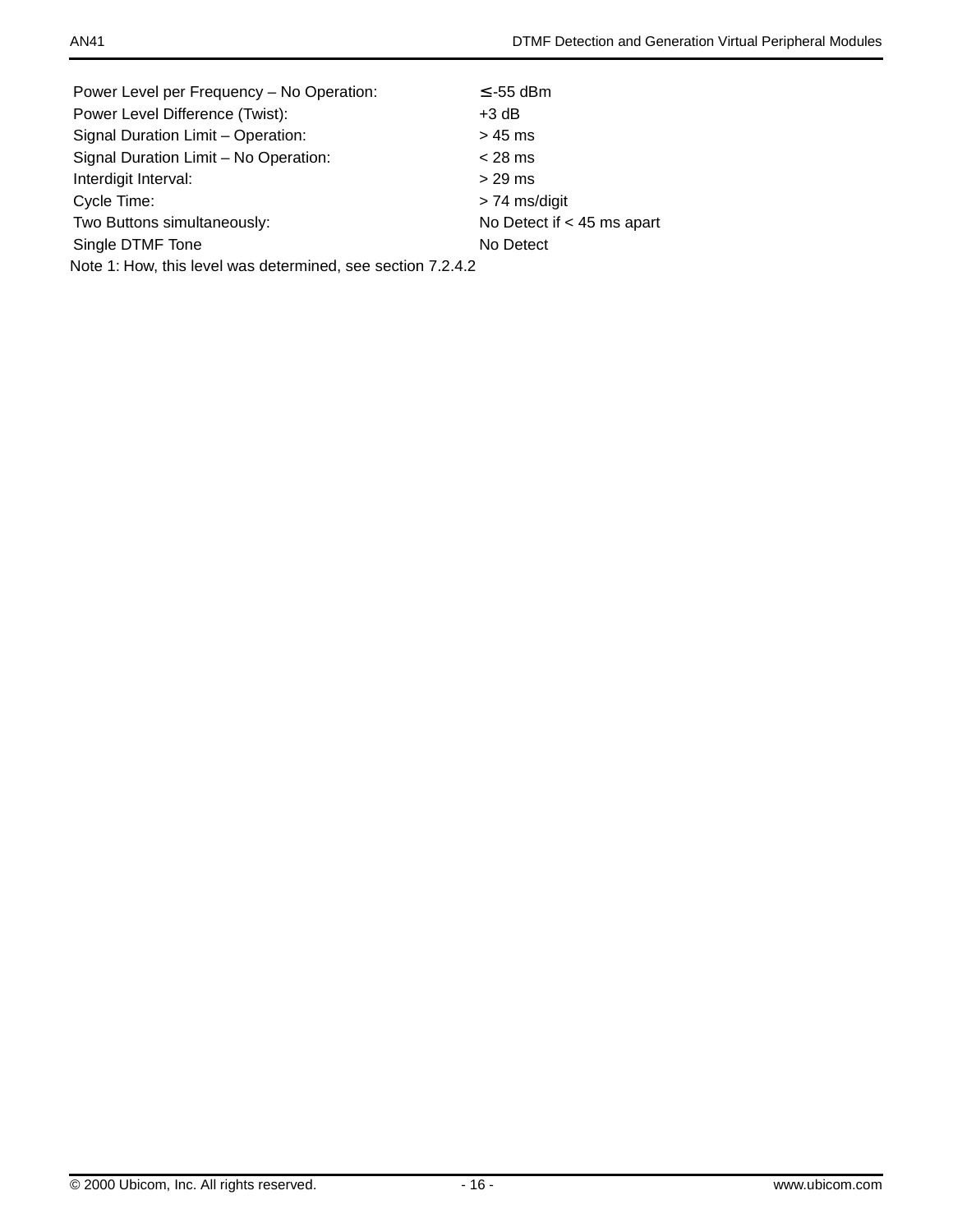## **6.0 DTMF Demo Description**

The (original) source code for DTMF detection and generation is set to match the settings on the Ubicom modem (demo board). To run a demo of either the detection or generation Virtual Peripheral you need this equipment:

- Ubicom Modem demo board
- PC with programming equipment, and a HyperTerminal (9600bps, N, 8, 1) for DTMF Detection.
- Analog telephone line and a telephone (or using the DTMF generator to generate DTMF tones)

**Note!** If you use the DTMF generation instead of an analog telephone you need two Ubicom modem demo board.

Before any demo can take place, the line "DEMO" in the beginning of the code must be uncommented. Correct part (SX18–SX52) and assembler (SX\_key) must also be uncommented.

The DTMF demos can be run on your own analog telephone line, or on a phone line simulator ("Ring It").

#### **6.1 DTMF Generation Demo**

This demo describes how you can test the DTMF Generation "at home" on an analog telephone line.

- 1. Replace the default number in the code (210-1500) with the phone number you want to dial up for the test (\_dialString), for instance your own cellular phone. Make sure that the string ends with a zero ('numbers', $\underline{0}$ ) to terminate the dial string (null = string termination).
- 2. Connect the debugger/programmer and power up the modem board.
- 3. Connect the modem demo board to your analog phone line and run the code.
- 4. Run the generation code on the modem board, and verify that the number you put in the dial string actually are called.

If you also have a telephone connected to the same line, it is possible to hear the DTMF signals, dialed by the modem board, in the speaker. This makes it possible to let the modem board (generation) dial the number, and the phone (i.e. your cellular phone) to verify that the call was a success.

#### **6.2 DTMF Detection Demo**

The DTMF detection needs some minor modifications to bypass the filters on the Modem Demo board. To bypass the LP-filter circuitry, simply cut the top lead of R25, and jumper the newly chopped lead of R25 to pin 14 of U4. A diagram of the modifications to the Modem Demo Board is shown below. To disable the HP-filter, the jumper "JP6" (upper one of the four to the right of the SX in the figure below) must be inserted. This jumper connects the output from the filter, to the "cntrl\_3" pin on the SX that pulls the signal to ground.

The consequence of bypassing these filters is an increased gain from the input to the SX chip of approximately 13dB. This means that we cannot assume that the

required signal levels on the input are valid for this modified board.

This demo describes how you can run DTMF Detection on your analog telephone line, together with a telephone connected to the same line or on another line (number). It is possible to use a cellular phone to call the line the modem board is connected to.

- 1. Setup your HyperTerminal (9600bps, N, 8, 1) and connect the modem board to your PC with a serial cable.
- 2. Connect the debugger/programmer and power up the modem board.
- 3. Connect the modem demo board to your analog phone line and run the code.
- 4. From another telephone (line), call the number the modem board is connected to.
- 5. Run the detection code on the modem board.
- 6. Once the modem board is being called (you can hear the dial tone in the calling phone), press a key in the HyperTerminal window to start the demo.
- 7. From the calling phone, verify that the modem board has "answered" the call (the ring tone is replaced by silence).
- 8. From the caller phone, press some digits and see that the digits pressed are transferred to the HyperTerminal window.

If you don't have two telephone lines available, you may connect both the modem board and a phone to the same line. Follow the steps 1-3 and 5 above:

- 1. Press a key in the terminal window.
- 2. From the phone connected to the line, press some digits and verify that the digits pressed are displayed in the terminal window. Note that you actually dial the number you press on the phone. Thus, stop dialing and the program before you have completed a valid phone number, or use a number where the recipient is aware of the call.

<span id="page-16-0"></span>

**Figure 6-1. DTMF HW Modification for the Modem Board**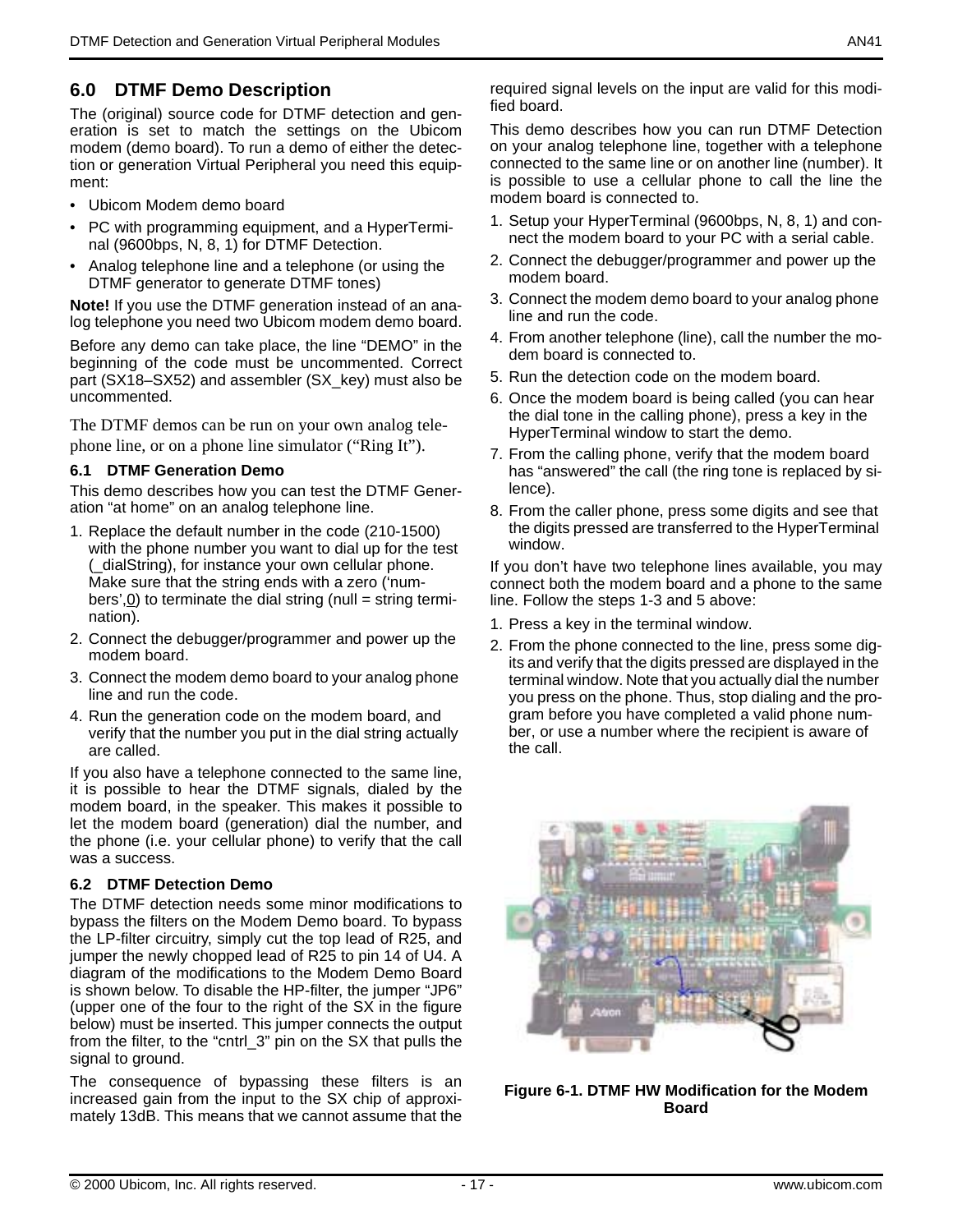## **7.0 Test Description**

The Virtual Peripheral is tested and verified. This section describes the test environment, a description of how the test was performed and the results. For the user of the Virtual Peripheral this section is an analysis of the Virtual Peripheral's functionality and integration.

### **7.1 Test Environment**

The equipment used when testing both the DTMF detection and generation Virtual Peripherals are listed below:

| Oscilloscope<br>Demo board $(s)$ ý | $\ddot{\phantom{0}}$ | Tektronix TDS 3014 (100MHz)<br>Ubicom Modem (version 1.2)                                                                            |
|------------------------------------|----------------------|--------------------------------------------------------------------------------------------------------------------------------------|
| Devices:                           | $\bullet$            | Ring-It! (Telephone line simulator)<br>1 Analog telephone<br>PC with HyperTerminal software<br>PC with "Cool Edit 2000" software     |
| SX Key assembler                   | $\ddot{\phantom{a}}$ | Tested with SX 18/28 Key version 1.09 rev E/F<br>Tested with SX 48/52 Key version 1.19 (only programmed and run, no functional test) |
| <b>SASM</b> assembler              | $\ddot{\phantom{a}}$ | Tested with SASM version 1.45.4                                                                                                      |
| Debugger                           | $\ddot{\phantom{0}}$ | Parallax SX Key rev. E                                                                                                               |
| <b>External Components</b>         |                      | N/A                                                                                                                                  |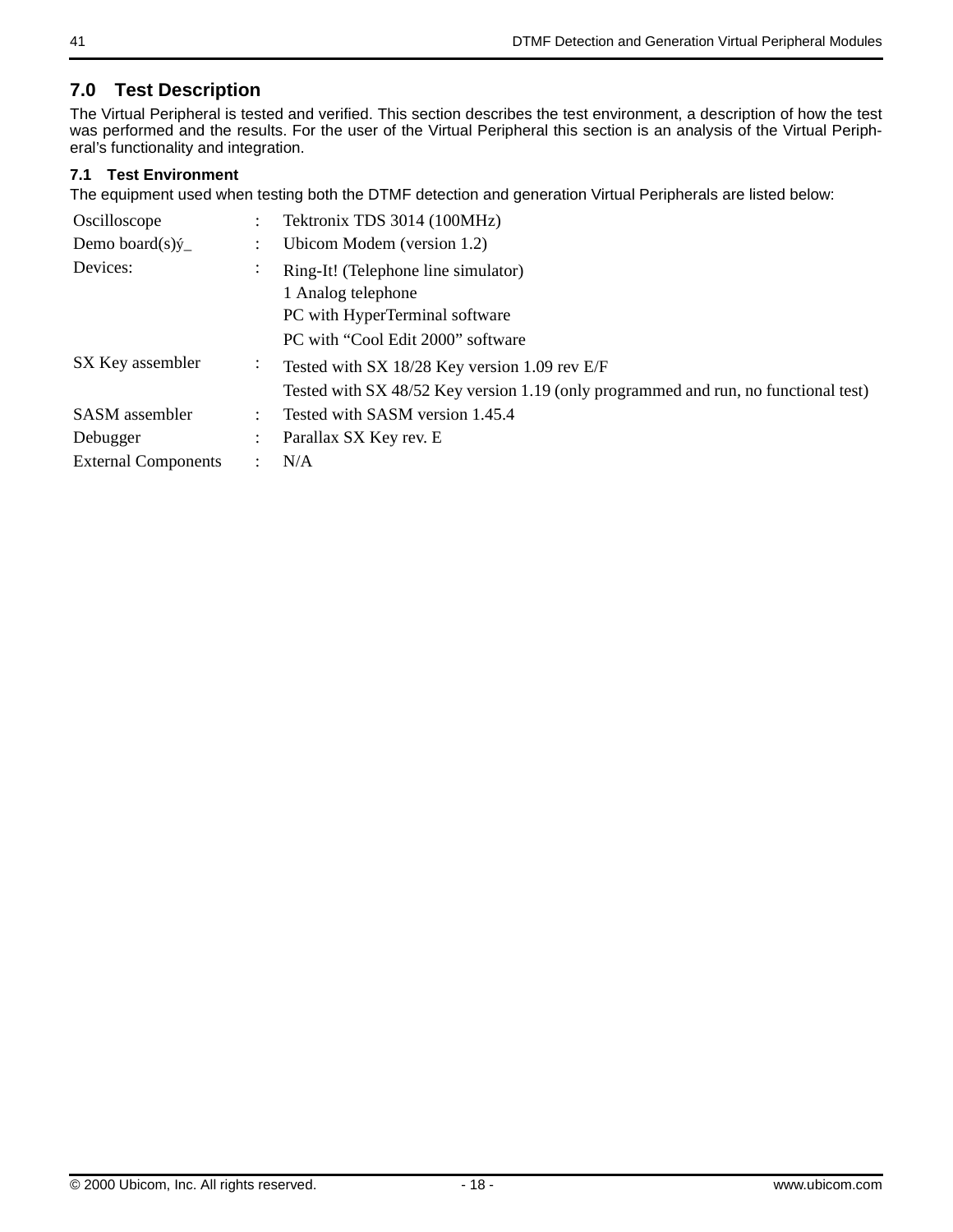#### **7.2 Functional Test Description**

Both Virtual Peripherals are tested on the Ubicom modem demo board. However, before testing DTMF detection, some minor changes were applied to the board. The hardware changes to the demo board are shown in [Figure 6-1.](#page-16-0) In addition to this strapping, jumper 'JP 6' was also inserted (see section 6.0 for more information).

Before starting to test either of the Virtual Peripheral, we defined a set of scenarios to perform:

- 1. DTMF generation Frequency analysis (using oscilloscope) 2. DTMF generation Tester (Ring-It!) 3. DTMF detection Analog telephone **HyperTerminal**
- 4. DTMF detection PC (Cool Edit 2000) **HyperTerminal**
- 5. DTMF detection according to the Bellcore specification
- 6. Test pin and port configuration for the DTMF Virtual Peripheral.

#### **7.2.1 DTMF Generation --- Frequency Analysis (using oscilloscope)**

The purpose of this test was to analyze the frequencies generated by the DTMF Virtual Peripheral.

- 1. DTMF generation code modified for an "infinite" single digit tone to simplify the analysis.
- 2. Inserted one single digit in the dial-string, loaded and ran the program on the Ubicom modem demo board (SX 28 part only)
- 3. Analyzed the frequencies (FFT) in the generated signal measured after the OP-amp in the PPM Filtering.
- 4. Steps 2 and 3 above were repeated for the digits '0'-'9' and '\*' and '#'.

The Bellcore specification [2] also contains some criteria that the DTMF generation has to fulfill to generate valid DTMF signals. These criteria's are frequencies, signal duration and interdigit interval.

The oscilloscope pictures captured during this test are shown in Appendix A.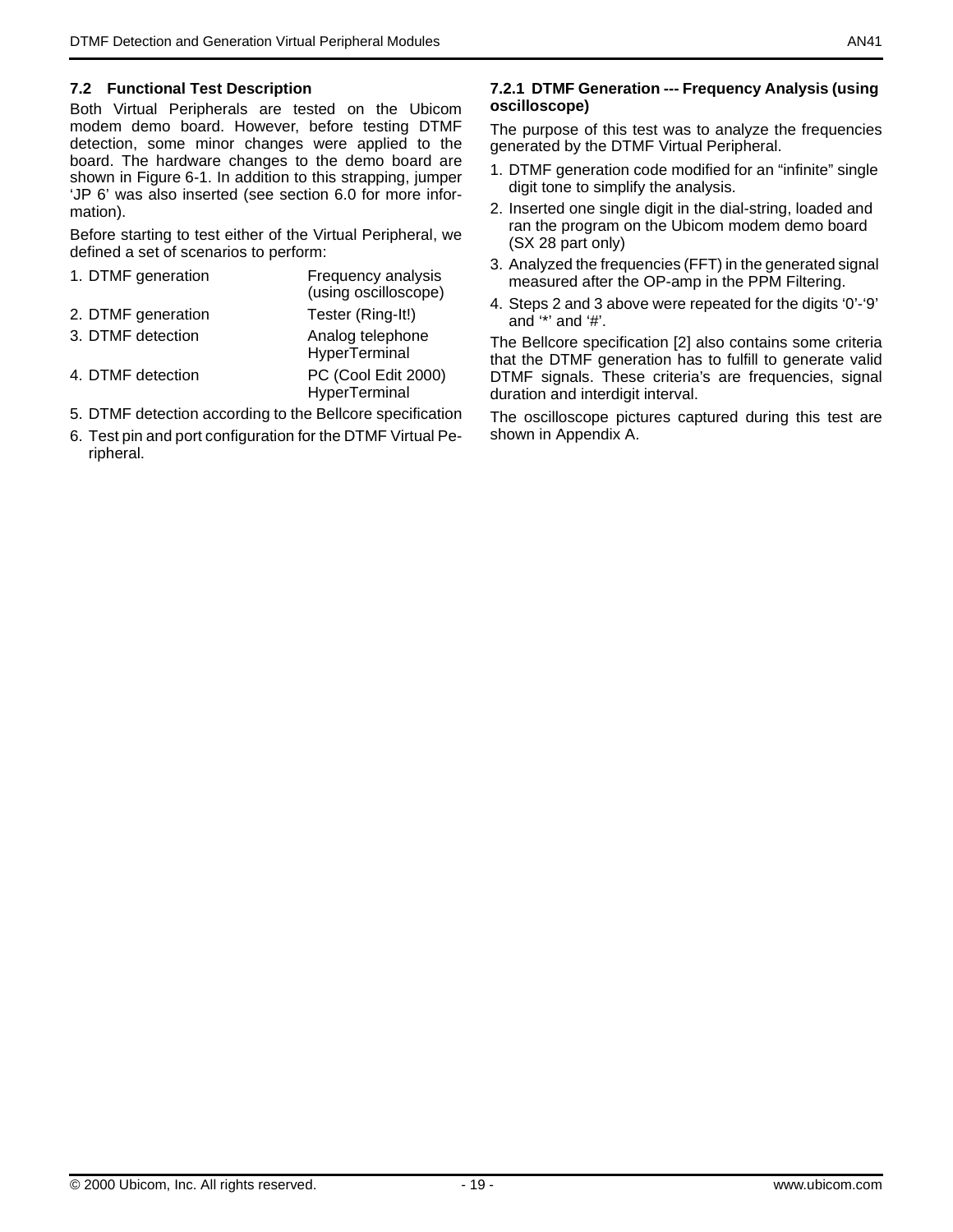### **7.2.1.1 Frequencies**

The Frequency components are approximately 0.6% higher than the frequencies listed in [Table 2-1;](#page-0-0) however, this is within the frequency range that the Bellcore specification defines as a valid DTMF signal, and also within the accuracy of FFT module in the oscilloscope.

## **7.2.1.2 Signal Timing**

The timing measured during the test was compared to the Bellcore specification; the result is shown in the [Table 7-1](#page-19-0).

The timing listed in the table is visualized in the oscilloscope pictures shown in Appendix A.

<span id="page-19-0"></span>

| Description                          | Test result | <b>Bellcore</b> |  |  |  |  |
|--------------------------------------|-------------|-----------------|--|--|--|--|
| Signal duration                      | 58 ms       | $\geq$ 40ms     |  |  |  |  |
| Duration of a DTMF signal generated. |             |                 |  |  |  |  |
| Signal rise time                     | $<$ 3 ms    | $\leq$ 5 ms     |  |  |  |  |
| Signal fall time                     | $<$ 3 ms    | $\leq 5$ ms     |  |  |  |  |
| Inter-digit interval                 | » 50 ms     | $\geq$ 40 ms    |  |  |  |  |
| Cycle time                           | » 109 ms    | $\geq$ 93 ms    |  |  |  |  |

## **Table 7-1. Test Result - Timing with Default Settings**

## **7.2.1.3 Summary**

The result of this test shows that the DTMF generation frequencies deviates from the ideal values specified, but are within the criteria's of the Bellcore specification. The signal timing is also in accordance to the Bellcore specification.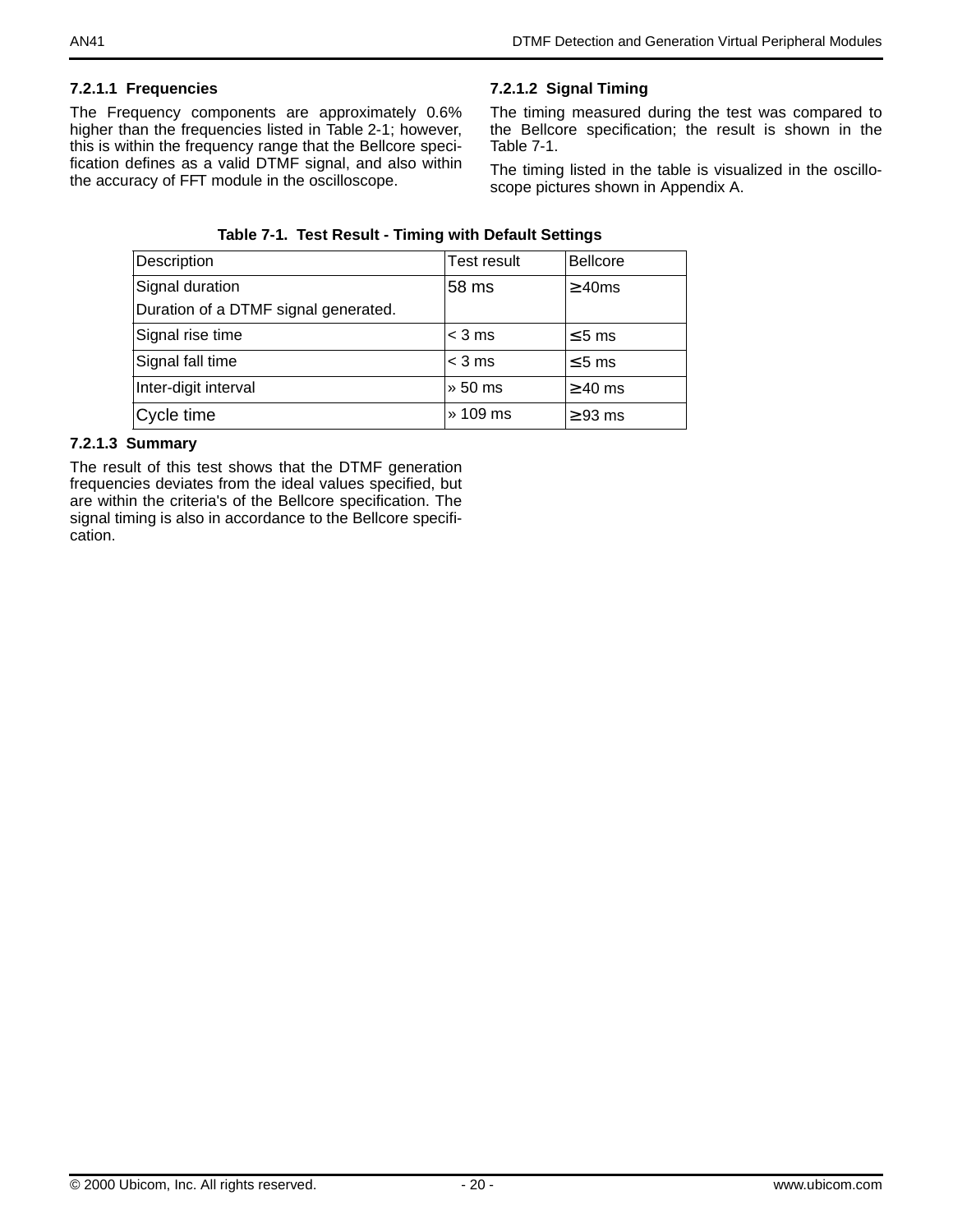#### **7.2.2 DTMF Generation --- Tester (Ring-It!)**

When the signal was analyzed to be correct, the phone line simulator "Ring-It" tester was used to verify correct DTMF generation. The signal duration was extended to make it possible to see the digits flashing by on the "Ring-It" tester.

- 1. All the valid digits (0-9, \* and #) were inserted in the dial string.
- 2. The modem board was connected to the "Ring-It" tester, and the modified code was loaded into the SX28.
- 3. With the "Ring-It!" the inserted dial string were detected correct.



#### **Figure 7-1. DTMF Generation - "Ring-It!"**

#### **7.2.3 DTMF Detection --- Analog Telephone --- HyperTerminal**

The DTMF Detection contains an RS232 interface that makes it possible to send (echo) the digit detected to the Hyper Terminal via the COM port.

- 1. The Ubicom modem demo board and an analog telephone were connected via the "Ring-It" telephone line simulator.
- 2. HyperTerminal was connected and set up to communicate to the DTMF Detection program (running on Ubicom modem demo board).
- 3. The DTMF generation code was loaded and run on the SX 28 part (Ubicom modem demo board).
- 4. Valid telephone network numbers and special characters were dialed with the telephone.
- 5. The DTMF detection detects the numbers and special characters, and echoes them to the HyperTerminal window.

First all the numbers on the telephone keypad were pressed, and all the digits were echoed to the terminal window. Then, one key at the time was held down to verify that the DTMF detection did not detect any digit before the key were released. Both tests were performed with correct behavior and result.

#### **7.2.4 DTMF Detection --- PC (Cool Edit 2000) --- HyperTerminal**

The "Cool Edit 2000" software can generate DTMF signals, with several parameters such as signal duration, interdigit interval, twist, amplitude and frequency deviation. In the following sections there are referred to parts of the Bellcore specification [2]. This is only meant to see the test result in accordance to the specification.

#### **7.2.4.1 Values to Detect a Valid Frequency**

The following test was performed to get a picture of what basis the dtmfGetWinner routine determines if a frequency is valid or not. [Table 7-2](#page-21-0) and [Figure 4-4](#page-5-1) show the results available for determining the low and the high frequency group. The R1 - R4 are the dtmfdResult1 dtmfdResult4 values for the frequencies in the current group. These were obtained by stopping the program at the dtmfdWinnIndex routine when the dtmfdSampleLows flag are set. The input signal was generated in the Cool Edit 2000 program for each digit in the table. The level of the input signal was set to the maximum value where clipping occurs (see [Figure 7-2\)](#page-20-0)

The values at the left shows the results when the frequencies applied are exact equal to the specification, and the ones to the right are measured at +3.5% deviation of the original frequency. The numbers in the tables are approximately values obtained by averaging 3-5 samples for each frequency. The result for the actual frequency is highlighted in the table.

The same test was performed both for the low group and the high group frequencies and is shown in [Table 7-3.](#page-21-1)

I.e., when the digit '1' is pressed and the correlated values are calculated, we can see from the correlation results for the high frequencies (133, 30, 4 and 4 from [Table 7-3](#page-21-1)) that the 1209Hz frequency (R1) has much more energy than the other frequencies.

<span id="page-20-0"></span>

**Figure 7-2. DTMP Detection**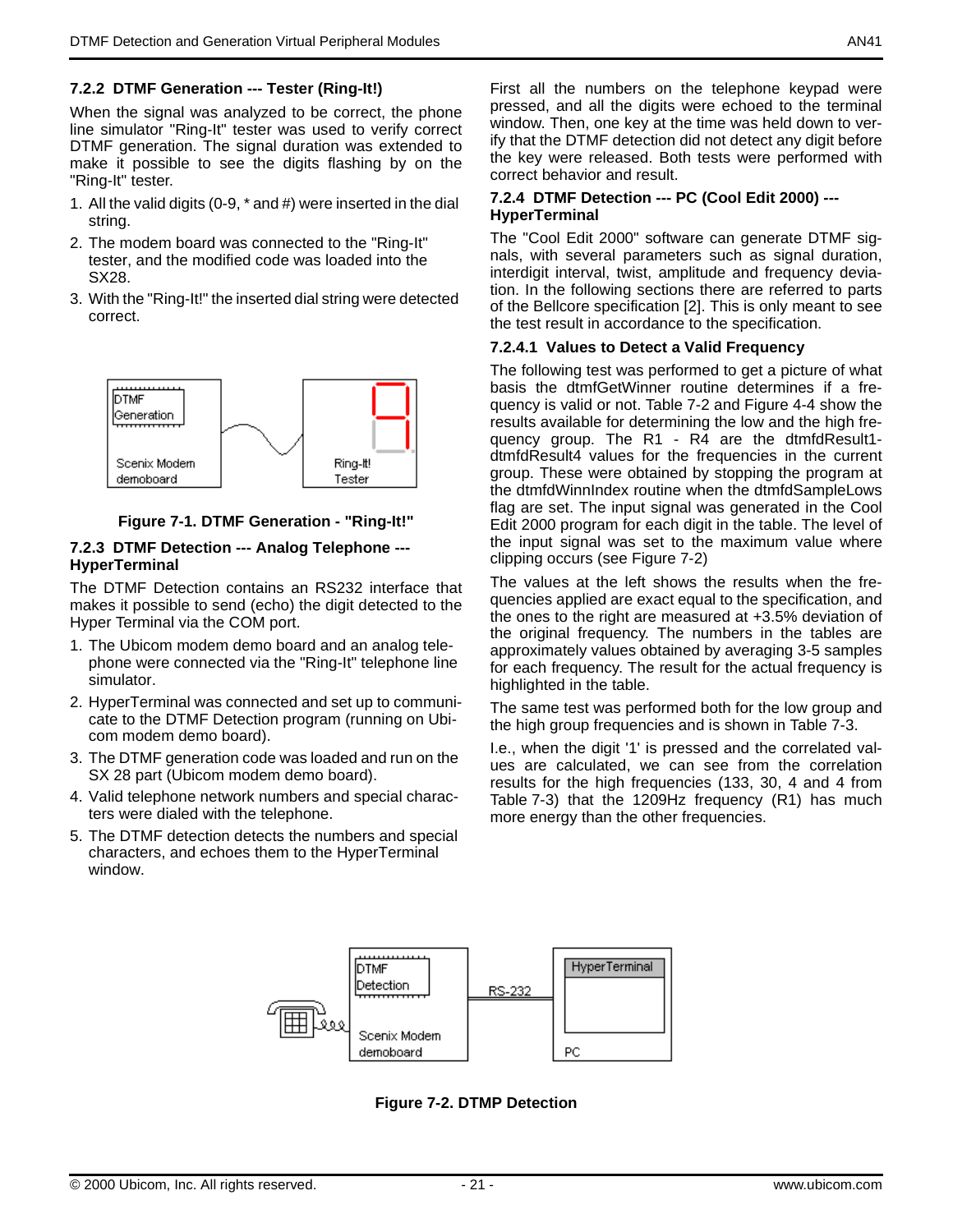<span id="page-21-0"></span>

|                |                | Frequency deviation: 0% |                |                |                |                |                | Frequency deviation: 3.5% |                |
|----------------|----------------|-------------------------|----------------|----------------|----------------|----------------|----------------|---------------------------|----------------|
| Digit          | R1             | R <sub>2</sub>          | R <sub>3</sub> | R <sub>4</sub> | Digit          | R <sub>1</sub> | R <sub>2</sub> | R <sub>3</sub>            | R <sub>4</sub> |
| 1              | 123            | 6                       | 7              | 11             | 1              | 97             | 43             | 17                        | 13             |
| $\overline{2}$ | 115            | 7                       | 10             | 13             | $\overline{2}$ | 85             | 51             | 16                        |                |
| 3              | 118            | 14                      | 6              | 12             | 3              | 110            | 42             | 7                         | 10             |
| 4              | 8              | 127                     | 14             | 17             | 4              | 29             | 103            | 26                        | 10             |
| 5              | 4              | 124                     | 16             | 20             | 5              | 30             | 103            | 31                        | 9              |
| 6              | 16             | 128                     | 16             | 9              | 6              | 22             | 102            | 35                        | 12             |
| $\overline{7}$ | 8              | 12                      | 124            | 4              | $\overline{7}$ | 19             | 28             | 99                        | 19             |
| 8              | 9              | 14                      | 128            | 26             | 8              | 18             | 26             | 94                        | 27             |
| 9              | 7              | 18                      | 138            | 35             | 9              | 13             | 26             | 95                        | 30             |
| $\mathbf 0$    | $\overline{7}$ | 11                      | 17             | 130            | $\overline{0}$ | 10             | 14             | 30                        | 95             |
| $\star$        | 31             | 24                      | 24             | 121            | $\star$        | 14             | 7              | 9                         | 74             |
| $\#$           | 14             | 21                      | 21             | 132            | $\#$           | 6              | 14             | 23                        | 94             |
| A              | 130            | 3                       | 10             | 18             | A              | 105            | 45             | 14                        | 13             |
| B              | 6              | 132                     | 28             | 14             | B              | 29             | 99             | 28                        | 3              |
| C              | 17             | 31                      | 137            | 21             | C              | 12             | 23             | 106                       | 33             |
| D              | 29             | 17                      | 22             | 139            | D              | 11             | 7              | 19                        | 95             |

**Table 7-2. Results used to Determine if the Measured Lo-Frequencies are Valid or Not**

|  |  | Table 7-3. Results used to Determine if the Measured Hi-Frequencies are Valid or Not |
|--|--|--------------------------------------------------------------------------------------|
|  |  |                                                                                      |

<span id="page-21-1"></span>

|                |                | Frequency deviation: 0% |                |                |                | Frequency deviation: 3.5% |                |                 |                |
|----------------|----------------|-------------------------|----------------|----------------|----------------|---------------------------|----------------|-----------------|----------------|
| Digit          | R <sub>1</sub> | R <sub>2</sub>          | R <sub>3</sub> | R <sub>4</sub> | Digit          | R <sub>1</sub>            | R <sub>2</sub> | R <sub>3</sub>  | R <sub>4</sub> |
| 1              | 133            | 30                      | 4              | 4              | 1              | 90                        | 5              | 15              | 10             |
| $\overline{2}$ | 28             | 130                     | 21             | 10             | 2              | 5                         | 68             | 10 <sup>1</sup> | 10             |
| 3              | 5              | 20                      | 127            | 16             | 3              | 15                        | 10             | 65              | 20             |
| 4              | 135            | 27                      | 6              | 15             | $\overline{4}$ | 90                        | 8              | 12              | 10             |
| 5              | 27             | 128                     | 22             | 10             | 5              | 8                         | 73             | 8               | 8              |
| 6              | 5              | 22                      | 123            | 18             | 6              | 15                        | 10             | 62              | 15             |
| 7              | 131            | 25                      | 5              | 6              | 7              | 84                        | 7              | 18              | 17             |
| 8              | 22             | 128                     | 22             | 11             | 8              | 10                        | 72             | 8               | 9              |
| 9              | 10             | 20                      | 120            | 12             | 9              | 17                        | 12             | 61              | 20             |
| 0              | 22             | 128                     | 25             | 15             | 0              | 10                        | 75             | 10              | 13             |
| $\star$        | 134            | 27                      | 17             | 3              | $\star$        | 86                        | 5              | 17              | 10             |
| $\#$           | 10             | 20                      | 123            | 15             | #              | 13                        | 12             | 59              | 15             |
| Α              | 5              | 10                      | 12             | 116            | Α              | 5                         | 5              | 17              | 48             |
| B              | 5              | 9                       | 13             | 117            | B              | 7                         | 5              | 14              | 49             |
| C              | 8              | 10                      | 12             | 116            | C              | 14                        | 6              | 14              | 49             |
| D              | 6              | 7                       | 13             | 115            | D              | 7                         | 7              | 13              | 48             |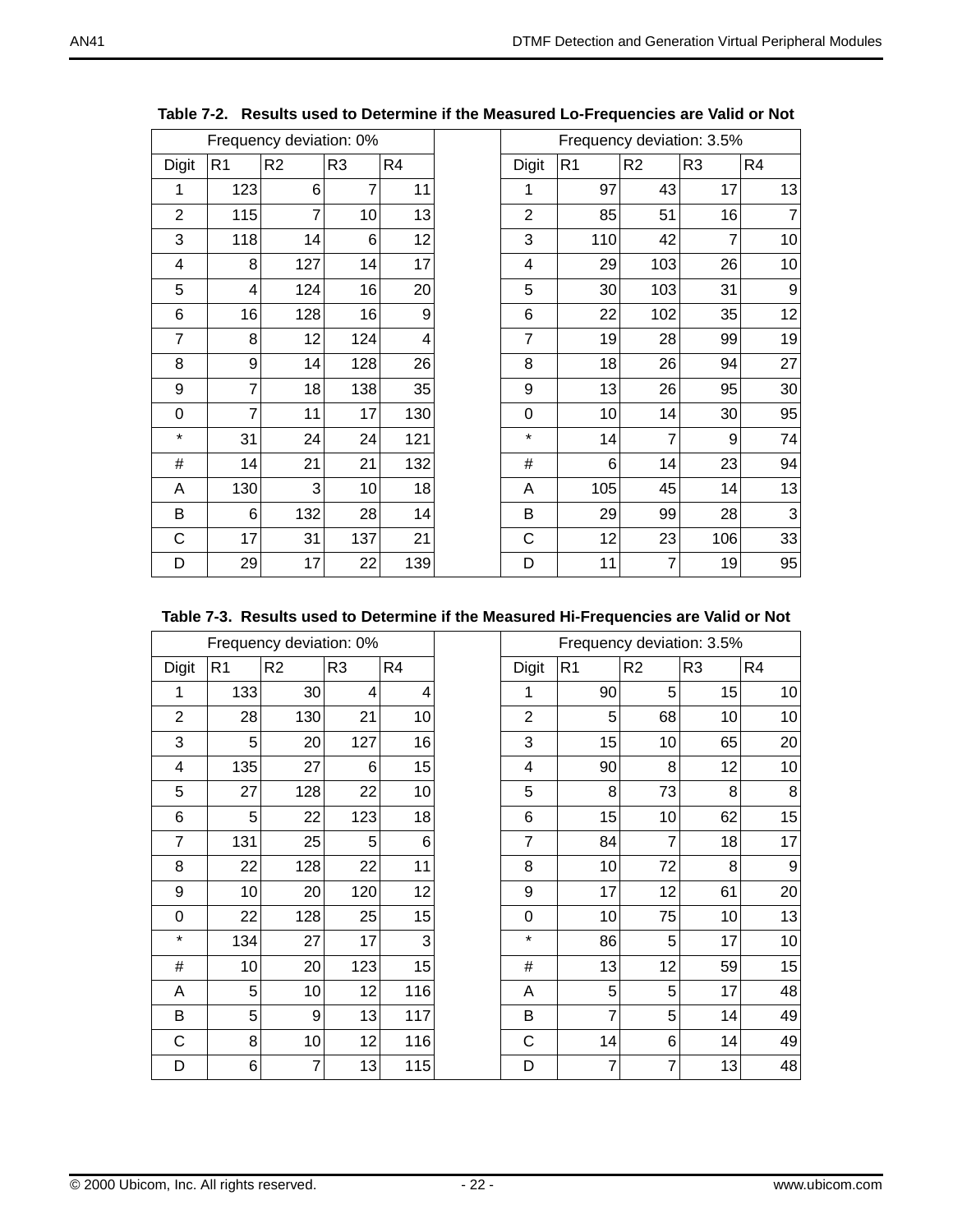#### **7.2.4.2 Input Signal Level Range**

The DTMF detection Virtual Peripheral shall detect DTMF signals with signal level between 0dB and -25dB. Between -25dB and -55dB DTMF signals can either be accepted or rejected, but below -55dB it shall be rejected.

The purpose of this test was to determine the input voltage range the DTMF detection accepts. A signal duration of 115ms (Ts=75ms and Ti=40ms) and twist=3dB was used. The reason for doing this is because of the increase in signal gain after bypassing of the LP- and HP-filters described in section 6.2.

V<sub>min p-p</sub> V<sub>max p-p</sub> Input voltage\*) 102 mV 1.5V

\*) The input voltage was measured at the transformer (T1) pin 4 on the "inside".

The signal into the A/D converter (measured at "P1" on U7C pin 8) and the signal out of the transformer (pin 4 on T1) is shown in [Figure 7-3](#page-22-0) and [Figure 7-4](#page-23-0) (channel 1 measured at pin 4 on T1, and channel 2 is measured at U7C pin 8). As can bee seen, the signal into the A/D is at a maximum even for the minimum input signal for detection (102mV). The reason for this high gain is explained in section 6.2.



<span id="page-22-0"></span>**Figure 7-3. Input Signal (ch1) = 102mV p-p When the Input Signal to the A/D (ch2) Starts Clipping**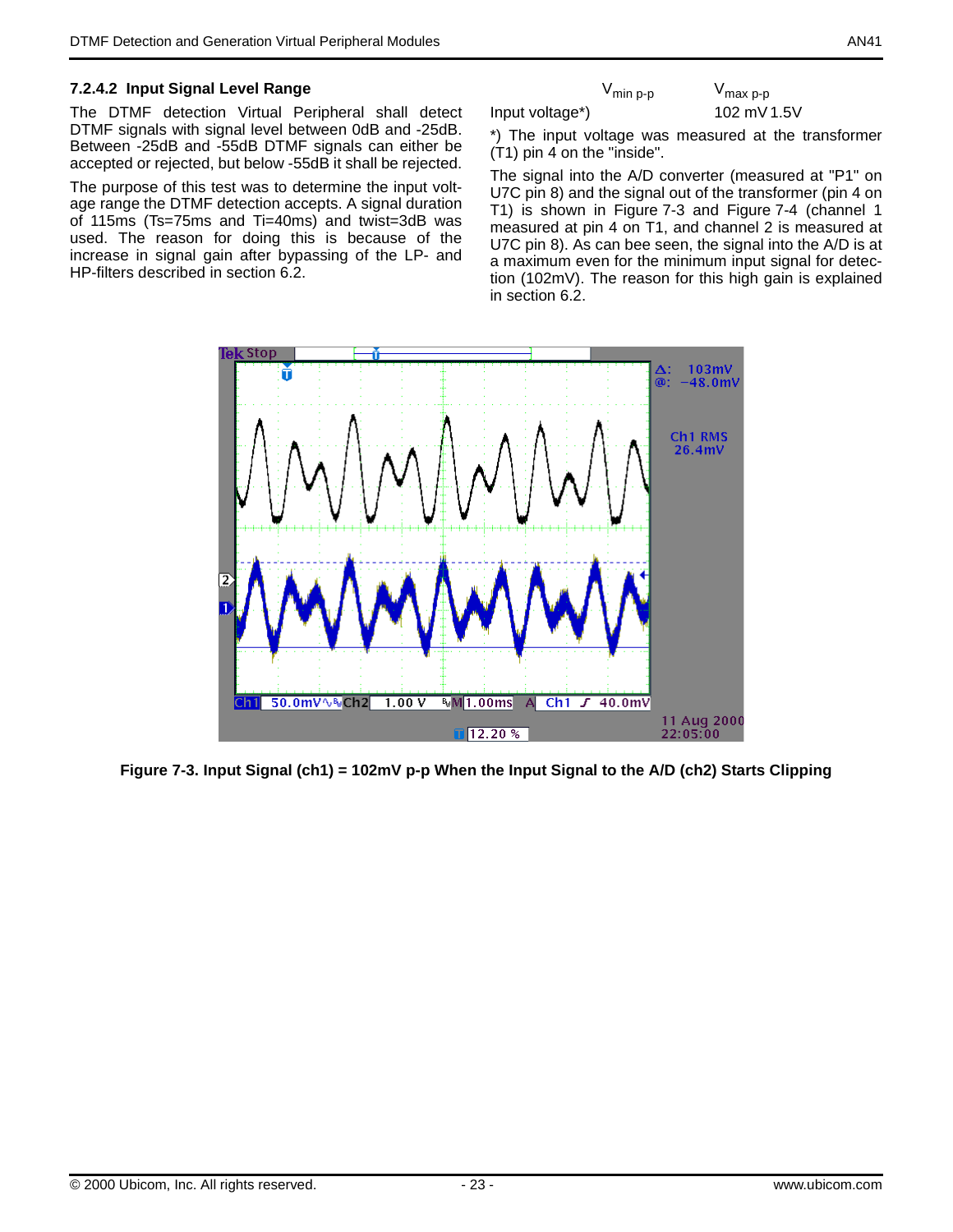

**Figure 7-4. Input Signal (ch1)= 300mV p-p Results in a Clipped Signal to the A/D (ch2)** 

<span id="page-23-0"></span>The measured signal levels needed to be calculated for a complete verification of the signal level:

- Minimum signal level in for detection with no error was measured to 102mV p-p. Thus, this level is defined as -25dBm (minimum level according to specification).
- Maximum signal level in for detection with no error was measured to 1.5V p-p, this was calculated to -1.6dBm.

## **7.2.4.3 Signal Timing**

The signal timing affects how accurate the DTMF detection Virtual Peripheral detects the DTMF signals. With perfect frequencies (no frequency deviation), signal level of 300mV p-p (-15dBm according to minimum level detected) and 3dB twist the minimum signal timing is:

| Signal duration      |  | 46 ms           | @ Ti=40ms. |
|----------------------|--|-----------------|------------|
| Inter-digit interval |  | $29 \text{ ms}$ | @ Ts=50ms. |

When both variables was set to this minimum length, the following result was obtained:

| Digit generated | Errors |
|-----------------|--------|
| 12.000          |        |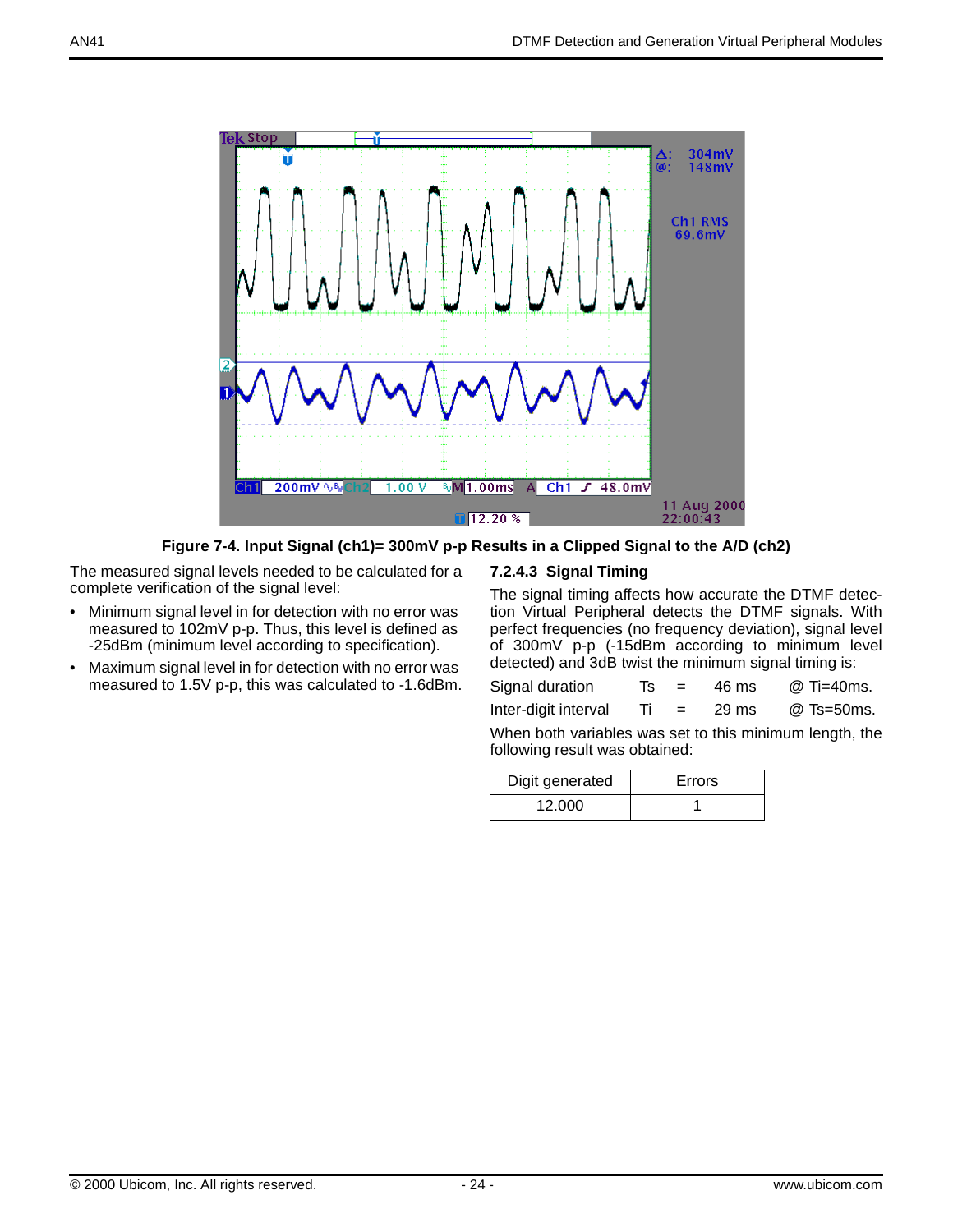#### **7.2.4.4 Frequencies**

The DTMF detection shall detect all DTMF signals where the frequencies are within -1.5% and +1.5% from the ideal values (see [Table 2-1\)](#page-0-0). Frequencies between the  $±1.5%$  and  $±3.5%$  limit are uncertain, they can be detected or rejected, but all frequencies outside the - 3.5% and +3.5% interval shall be rejected.

However, some measurement showed that these limits were not met completely, so these tests show the limits for detection and rejection:

± 1.5% deviation

| Ts        | = | 110 | ms |
|-----------|---|-----|----|
| Τi        | = | 40  | ms |
| Twist $=$ |   | 3   | dΒ |

All DTMF signals shall be detected:

| Generated DTMF digits | l Errors |
|-----------------------|----------|
| 12 000                |          |

The requirement for rejecting digits when the frequency deviated more than 3.5% was not met. Instead, a deviation of 4% gave the following results:

#### $±$  4% deviation

| Ts        | =   | 110 | ms |
|-----------|-----|-----|----|
| Τi        | $=$ | 40  | ms |
| Twist $=$ |     | 3   | dΒ |

The input voltage is set to 300mV p-p as measured in section 7.2.4.2.

| н | <b>Generated DTMF digits</b> | Errors |
|---|------------------------------|--------|
|   | 2500                         |        |
|   | 2500                         |        |
|   | 2500                         |        |

The digits detected were the '4' (2) and the '7' (1).

#### **7.2.4.5 Summary**

Before making a summary of the test it must be mentioned that the hardware (modified demo board) may have had a great influence on the test results as non-linear distortion.

Non-linear distortion produces extraneous frequencies in DTMF signals that can cause degradation of the DTMF receiver (detection) performance.

The DTMF detection algorithm, dtmfGetWinner, is very level dependent. Also, the op-amp on the modem board seems to cut-off the input signal when the voltage on the output when the voltage goes below 1.4V or above 4.2V. This will result in a non-linear input to the ADC used for DTMF detection. The reason why we chose to use this non-linear operation area of the op-amp, it was because of the greater input signal range without influence of the dtmfGetWinner level dependency (also see section 4.2.3).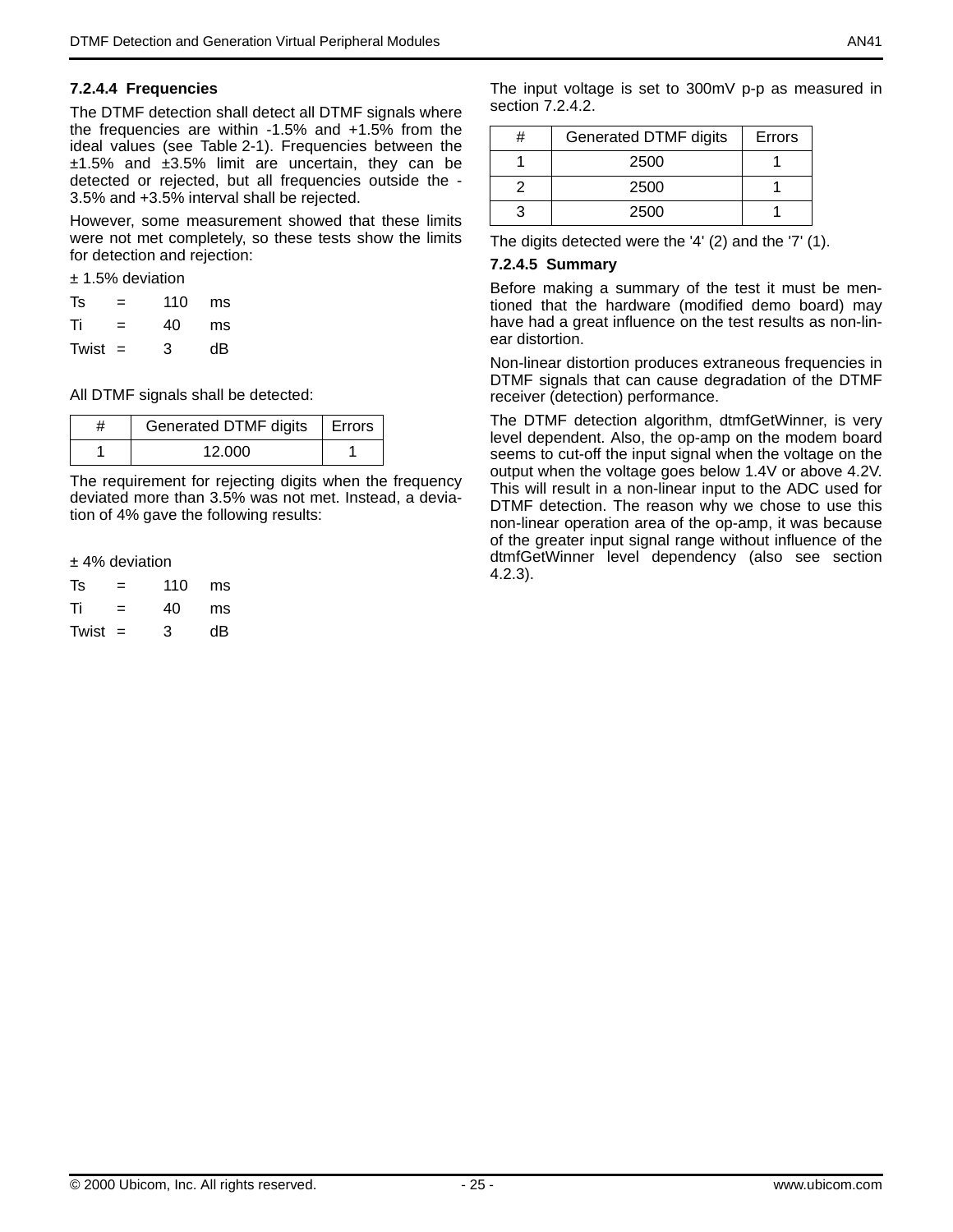#### **7.2.5 DTMF Detection According to the Bellcore Specification**

Testing DTMF detection according to the Bellcore specifications requires play back of the Series-1 Simulation Test Tapes for DTMF Receivers that consists of six half-hour sequences of speech samples. These six parts are used as a standard test source for measuring the speechrejection capabilities of DTMF receivers in telecommunication system. None of the 29-minute sequences are duplicated. There are over 50.000 speech samples, including some music on the tapes. The samples range from about 50 to 500ms in duration and are separated from each other by quiet intervals of at least 50ms. It is estimated that the six parts of the Series-1 tapes are equivalent to the exposure of one million customer-dialing attempts in a local central office.

When all the digits are used, the DTMF detector shall not detect more than 666 valid DTMF digits.

- 1. The test tapes were sampled and stored as wave-files (16bit, 44.1kHz).
- 2. The sound card on the PC was connected to the microphone input on a telephone.
- 3. The HyperTerminal were set up to communicate to the DTMF Detection program.
- 4. The modem board was programmed with the latest code and run.
- 5. First sound track was played and adjusted for correct tone level (-20dBm set to 180mV p-p measured pin 4 T1).
- 6. All six sound tracks were played repeatedly only separated by a known string to get the results for each run.
- 7. After three runs, the tapes are stopped and the number of hits is counted.

| # | Detected DTMF digits |
|---|----------------------|
|   | 1580                 |
|   | 1594                 |
| З | 1545                 |



**Figure 7-5. Testing DTMF Detection According to Bellcore Specification**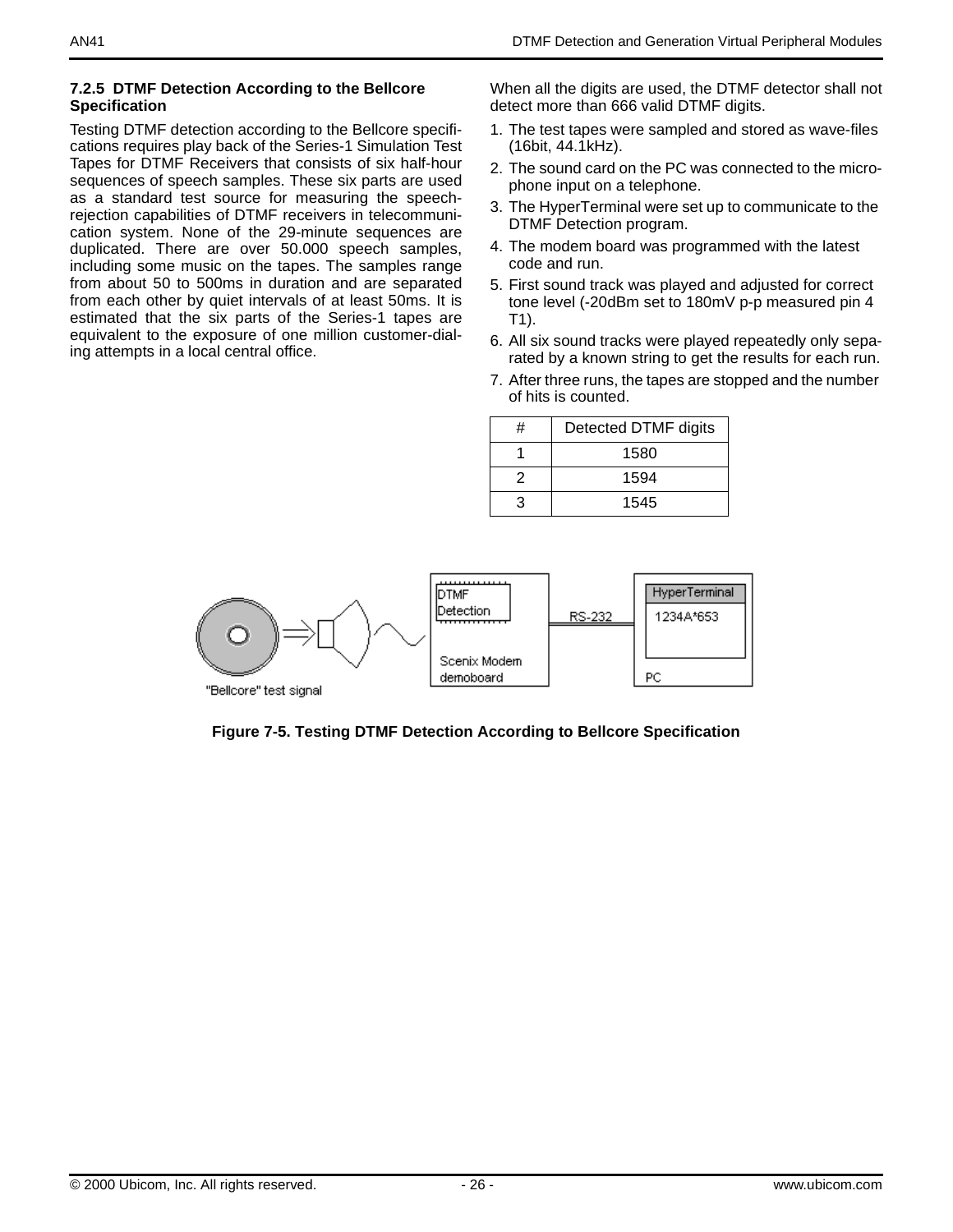#### **7.2.6 Summary**

The most important test for these Virtual Peripherals was to test in accordance to the Bellcore specification. The result shows that the DTMF detection does not fulfill all the requirements in the Bellcore specification; however, the result may be affected by the hardware.

These results reveals that the DTMF detector does not fulfill all the requirements in the Bellcore specification; due to deviation from the frequency rejection requirements, the DTMF detection Virtual Peripheral exceeds the limit for detected DTMF digits when testing against the Bellcore tapes. We believe further improvements in the dtmfGetWinner routine can solve this problem.

Both the DTMF generation and DTMF detection are tested on the "Ubicom modem demo board" and therefore not on the SX 52 part.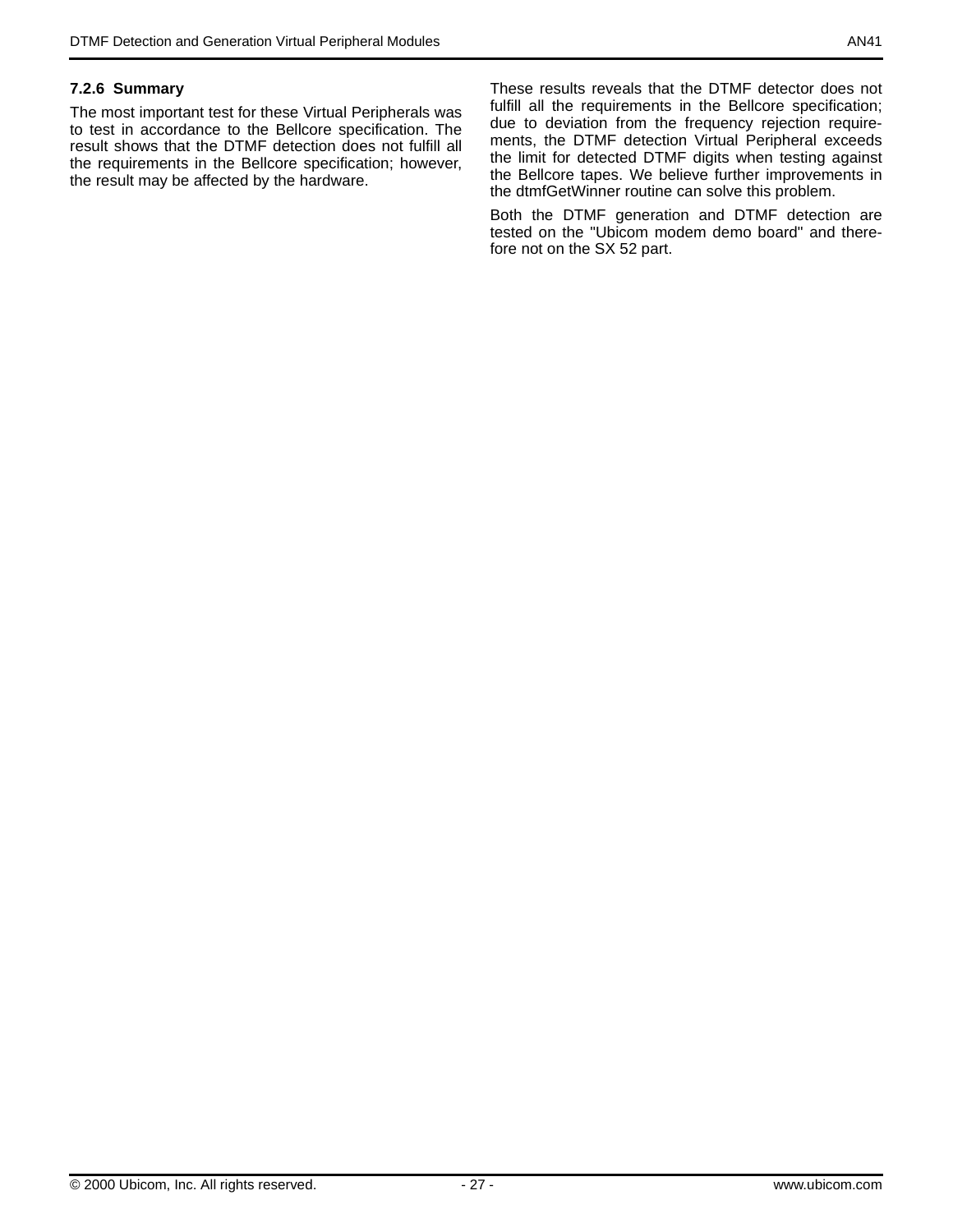## **8.0 References**

This section includes the list of several reference documents.

**Table 8-1. Reference Table**

| Ref | <b>Title</b>                                                   | Author(s)                                                                                                                                                         | Date      |
|-----|----------------------------------------------------------------|-------------------------------------------------------------------------------------------------------------------------------------------------------------------|-----------|
|     | Virtual Peripheral guide v. 1.04 (Template for VP development) | Ubicom                                                                                                                                                            | June 2000 |
| 2   | GR-506-CORE<br>(Generic Requirement)                           | Bell<br>Communication 1987<br>Research, Inc.<br>Further information:<br>Ralph Battista<br>331 Newman Springs Road<br>Red Bank, New Jersey<br>07701 (201) 758-5075 |           |
| 3   | TR-NWT-000507<br>(Part of the LSSGR)                           | (LSSGR)<br>LATA<br>Switching 1987<br>Systems Generic Require-<br>ments, FR-NWT-000064.                                                                            |           |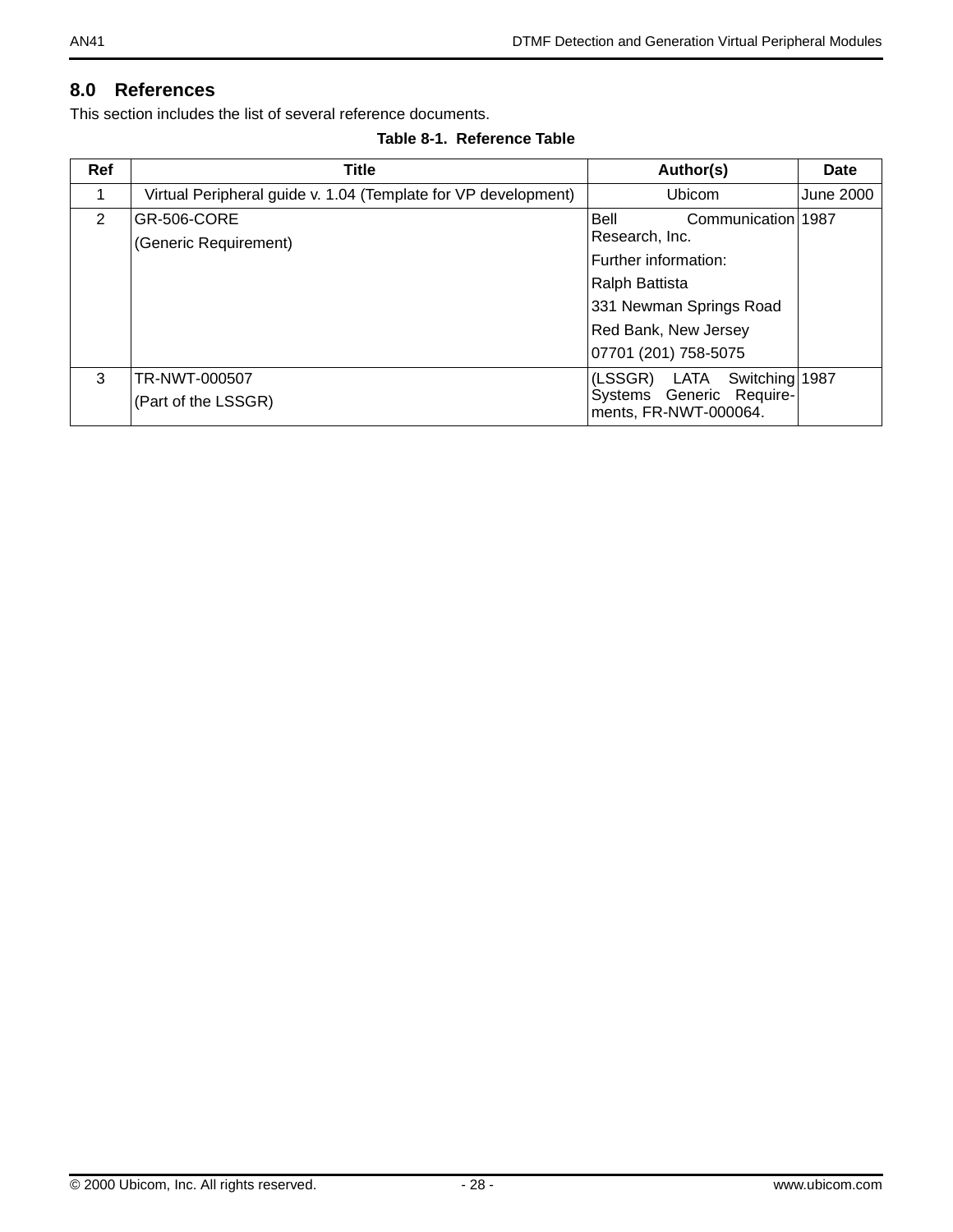## **9.0 Appendix A**

- **9.0.1 Test Results DTMF Generation**
- **9.0.1.1 DTMF Generation Spectrum Analysis (15.4.3-15.4.5)**



<span id="page-28-0"></span>**Figure 9-1. The '1' Digit with fL=701Hz and fH=1216Hz. Level Difference to Nearest Noise Component is 24dB (f=1.9kHz)**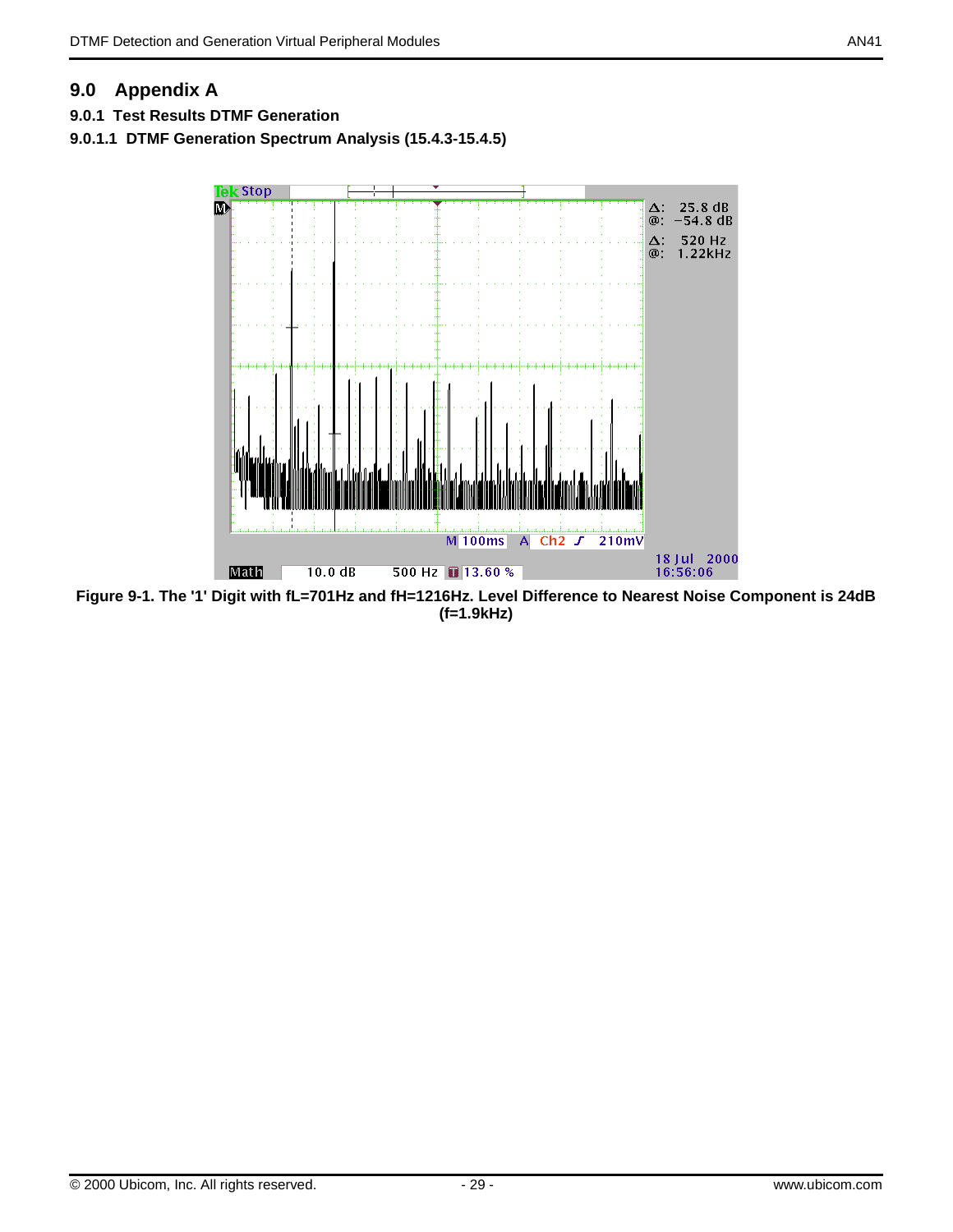

**Figure 9-2. The '2' Digit with fL=701Hz and fH=1344Hz. Level Difference to Nearest Noise |Component is 24dB (f=2.05kHz)**



**Figure 9-3. The '3' Digit with fL=701Hz and fH=1486Hz. Level Difference to Nearest Noise Component is 26dB (f=2.19kHz)**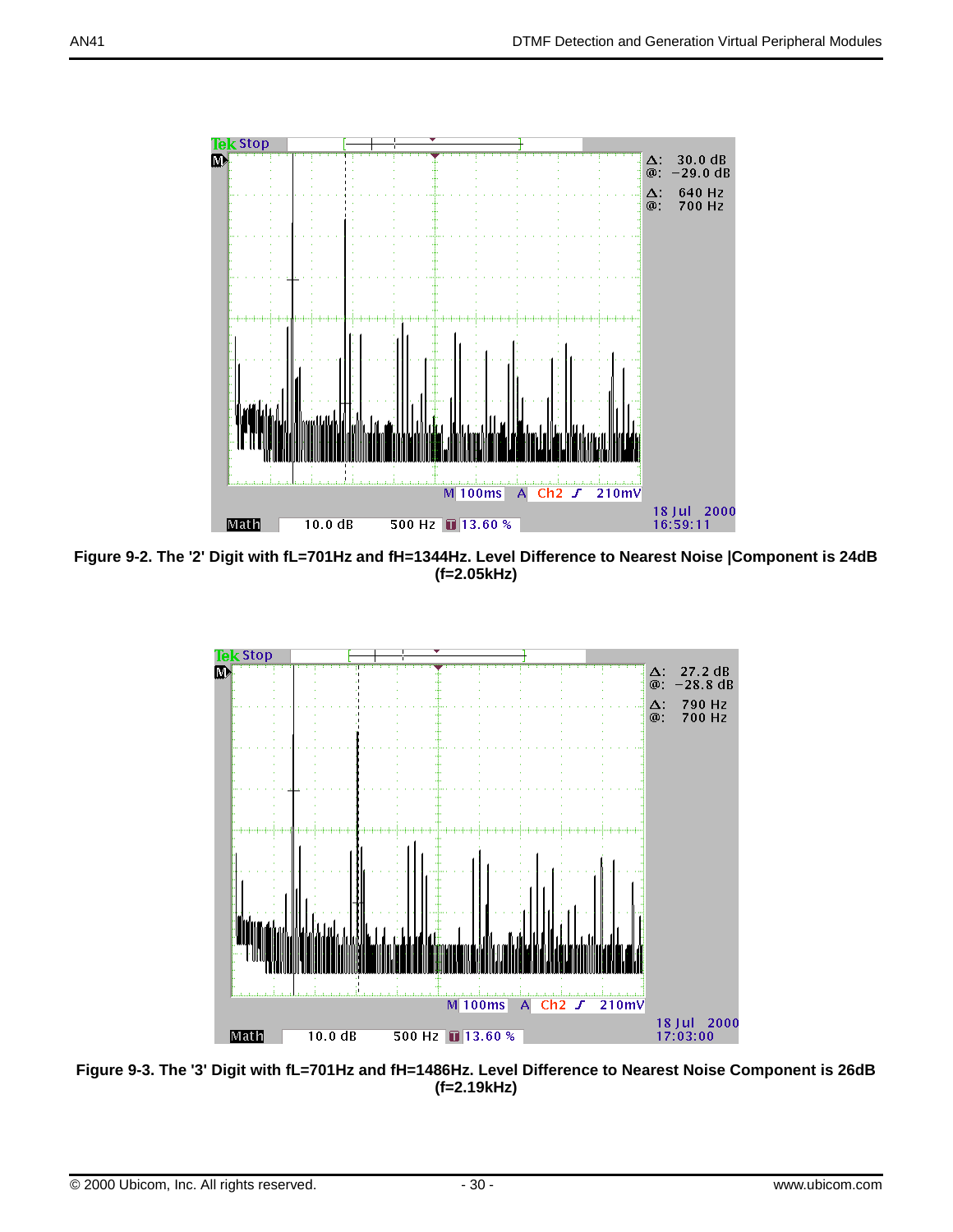

**Figure 9-4. The '4' Digit with fL=775Hz and fH=1217Hz. Level Difference to Nearest Noise Component is 25dB (f=1.99kHz)**



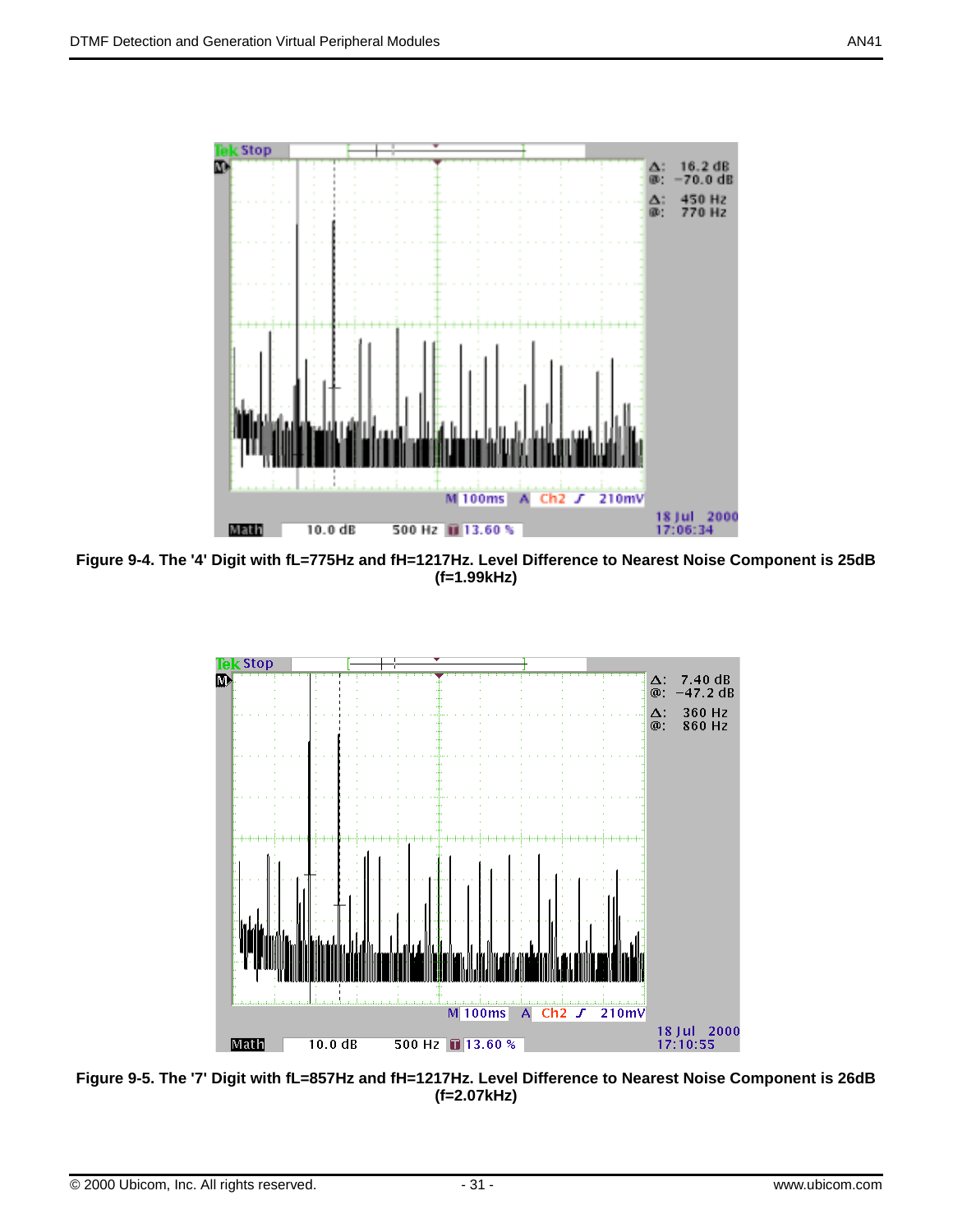

#### <span id="page-31-0"></span>**Figure 9-6. The '\*' Digit (star) with fL=946Hz and fH=1216Hz. Level Difference to Nearest Noise Component is 26dB (f=2.16kHz).**

## **9.0.1.2 DTMF Generation Timing Measurements**

The same timing measurement is used in all the figures in this section, but different parts are zoomed.



<span id="page-31-1"></span>**Figure 9-7. Signal Duration Measured to 58ms**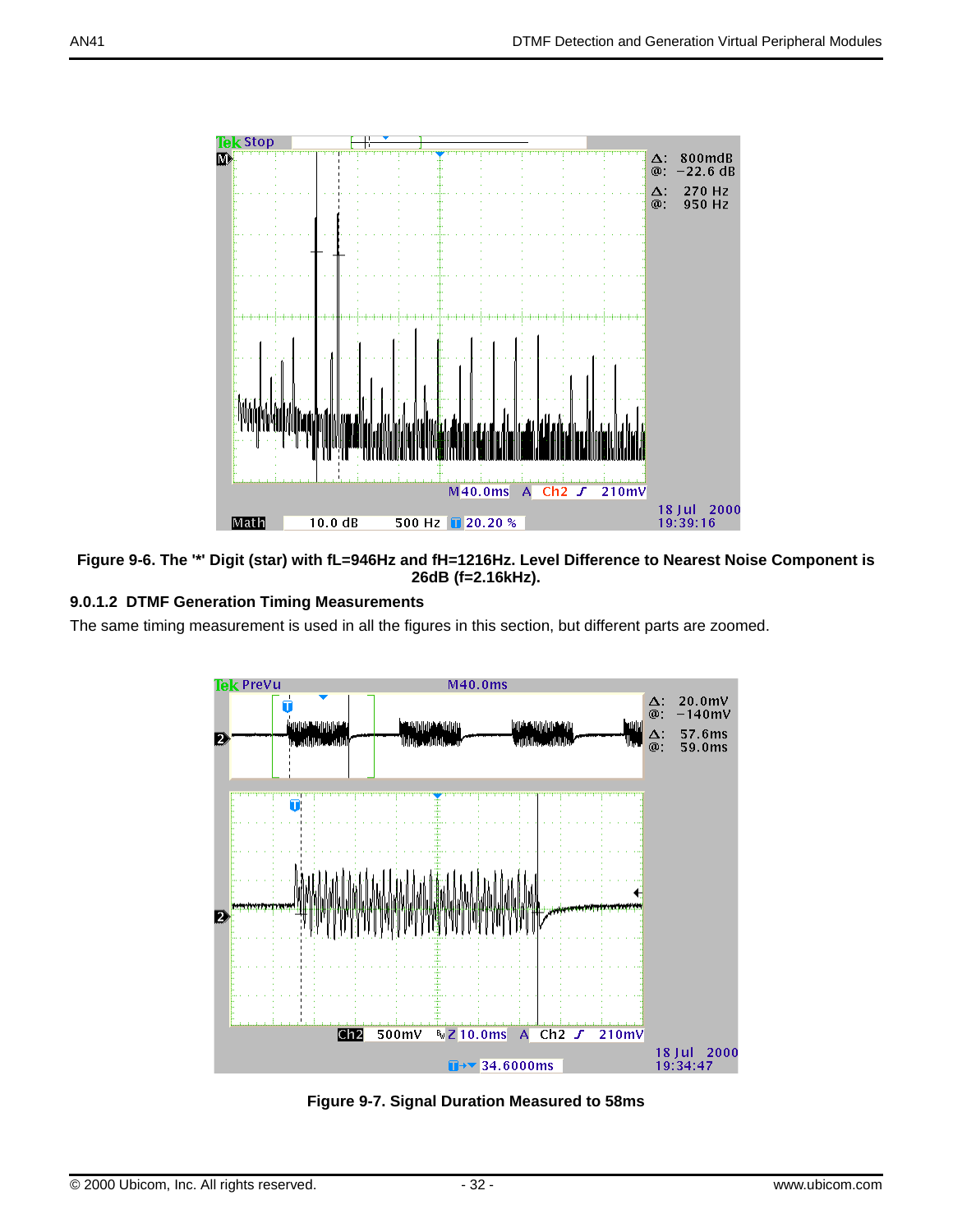

**Figure 9-8. Signal Rise Sequence Showing that the Rise Time is <3ms**



**Figure 9-9. Signal Fall Sequence Showing that the Fall Time is <3ms**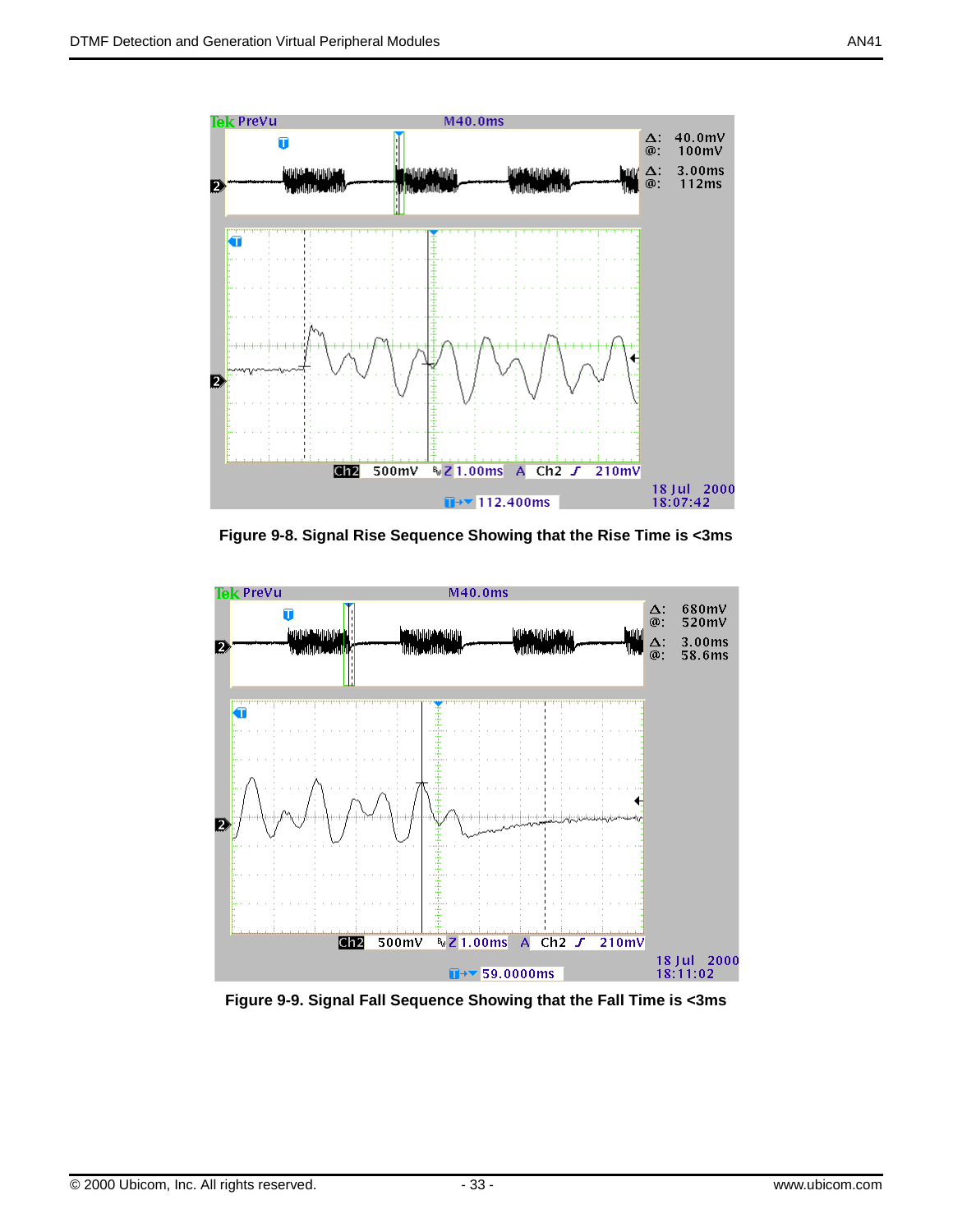

**Figure 9-10. Inter-Digit Interval Measured to Approximately 50ms**



<span id="page-33-0"></span>**Figure 9-11. Cycle Time Measured to 109ms**